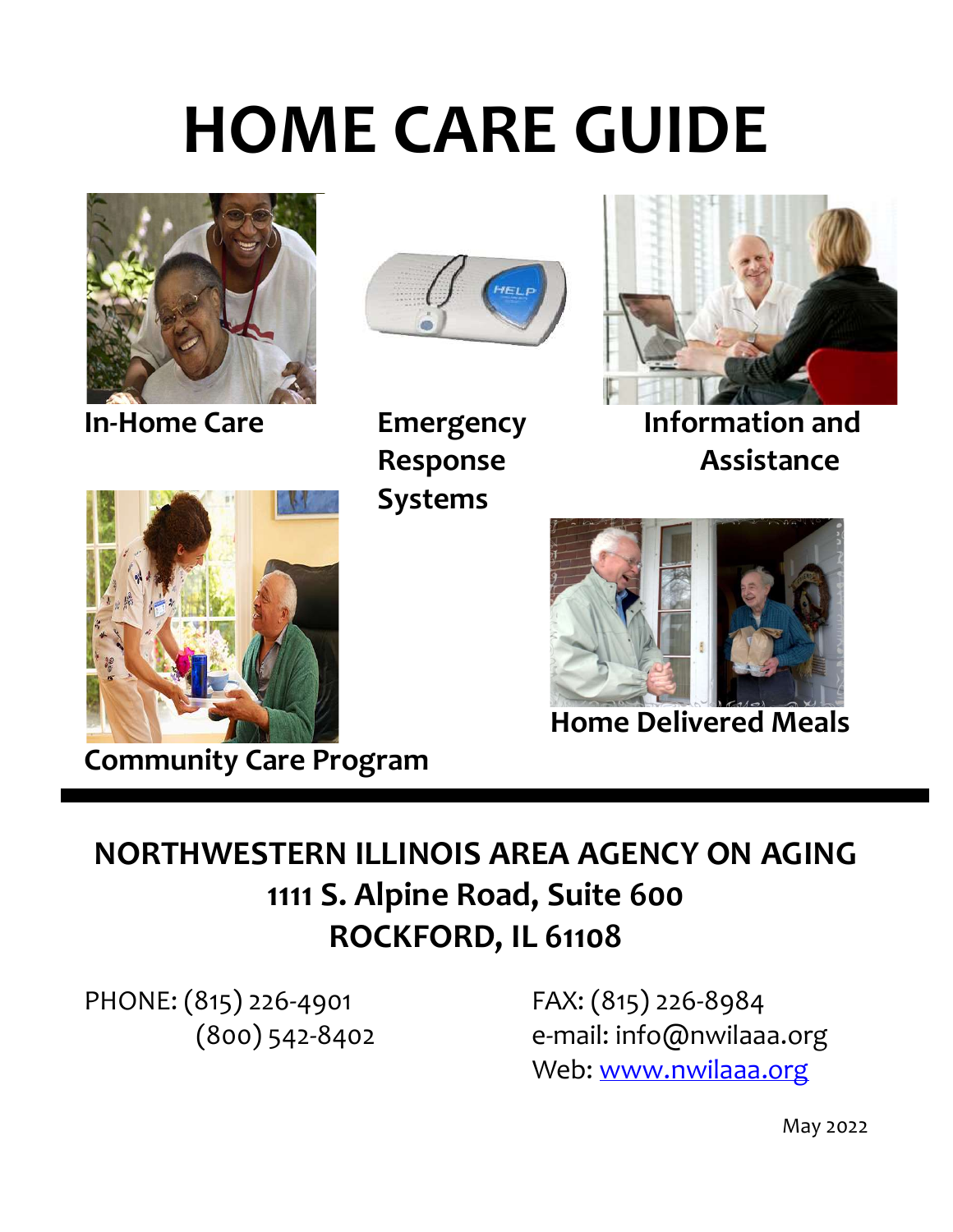#### Foreword

This Home Care Guide was developed to guide seniors, caregivers, and professionals in arranging services for seniors in northwestern Illinois who need assistance in order to remain in their homes. With so many options, the choices can easily become puzzling for seniors and caregivers alike. We have attempted to provide information to simplify these choices.

 Under each topic heading there is a list of agencies to contact regarding the services they provide. Of special note is the grid of licensed home care agencies. These agencies are grouped by county to simplify finding in-home care services in your area. In addition, the grid's format helps you compare agencies by the services they offer. This will allow you to more readily match agencies to your needs, especially if there is more than one need.

 Through this guide we hope to give you a framework in which to fit all the pieces regarding home care; however, we realize that no document could answer all your questions. If you have questions about any of the material in this guide, please call the Northwestern Illinois Area Agency on Aging office at (815) 226-4901 or 1-800-542-8402, or contact your local Information and Assistance site.

#### FUNDING STATEMENT

This document was prepared with funds from the federal Older Americans Act, State of Illinois General Revenue and Area Agency on Aging. The Illinois Department on Aging and the U.S. Administration on Aging are recognized for their support of the Area Agency. Neither is responsible for the contents of this document.

#### STATEMENT OF NON-DISCRIMINATION

NIAAA does not discriminate in admission to programs or activities or treatment of employment in programs or activities in compliance with appropriate State and Federal Statutes. If you feel you have been discriminated against, you have a right to file a complaint with the Illinois Department on Aging. For information, call the SeniorHelpLine: 1-800-252-8966 (voice & TTY) or contact Grant L. Nyhammer, Executive Director, at 815-226-4901 or 1-800-542- 8402 (voice), or 815-226-8984 (fax).

#### STATEMENT OF NON-ENDORSEMENT

This document contains Agency or Company names and phone numbers. These phone numbers are provided for the user's convenience. Northwestern Illinois Area Agency on Aging (NIAAA) does not control or guarantee the accuracy, relevance, timeliness or completeness of this outside information. The inclusion of Agency or Company information is not intended to reflect their importance, nor is it intended as an endorsement by NIAAA of any views expressed or products or services offered on these outside sites or the organizations sponsoring the cites. NIAAA does not endorse individual vendors, products or services. Therefore, any reference herein to any vendor, product or services by trade name, trademark, or manufacturer or otherwise does not constitute or imply the endorsement, recommendation or approval of the Northwestern Illinois Area Agency on Aging.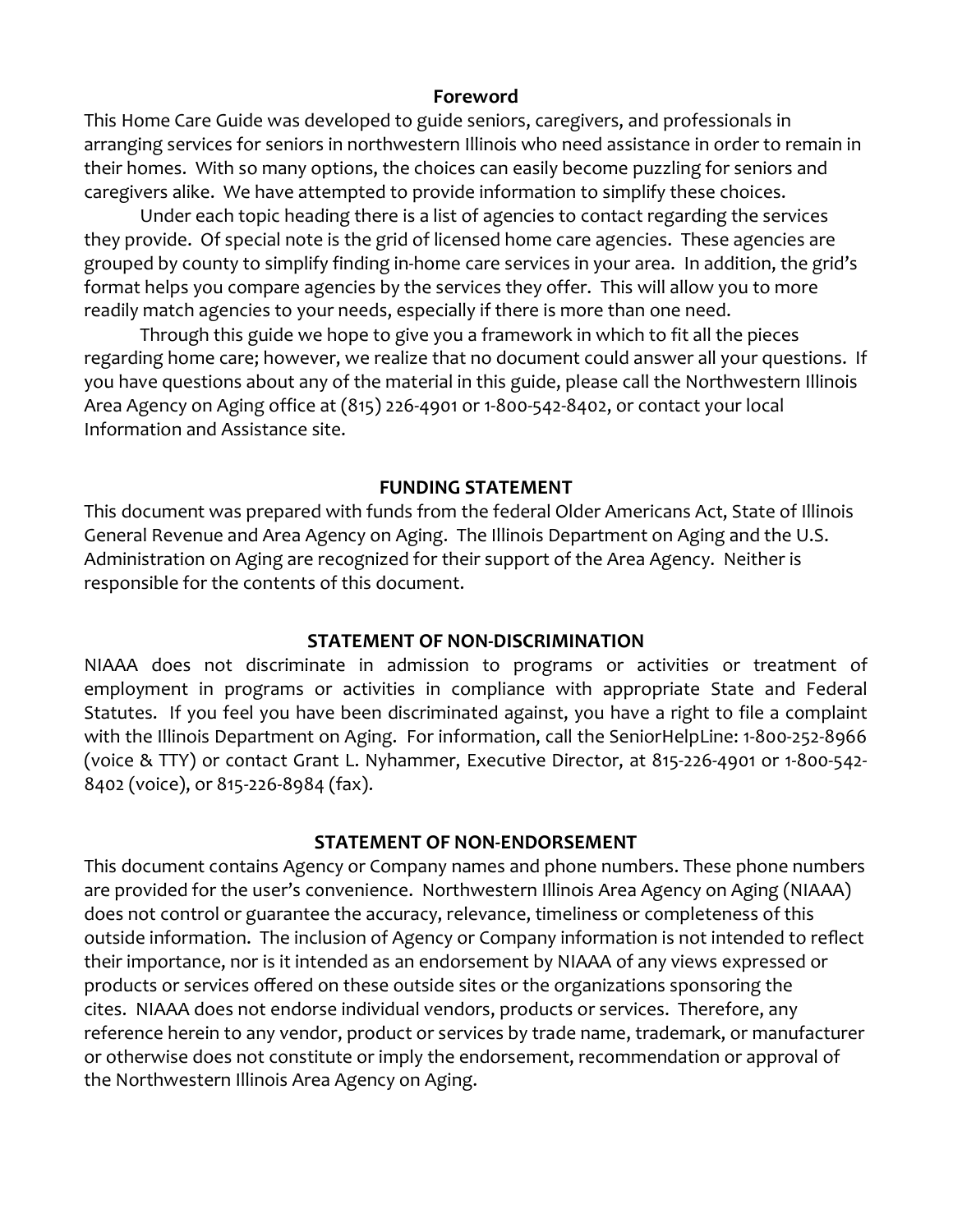### Table of Contents

| ADULT PROTECTIVE SERVICES (ELDER ABUSE)                        |
|----------------------------------------------------------------|
|                                                                |
|                                                                |
|                                                                |
|                                                                |
|                                                                |
|                                                                |
| <b>Community Care Program</b><br><b>Independent Caregivers</b> |

Licensed Home Care Agencies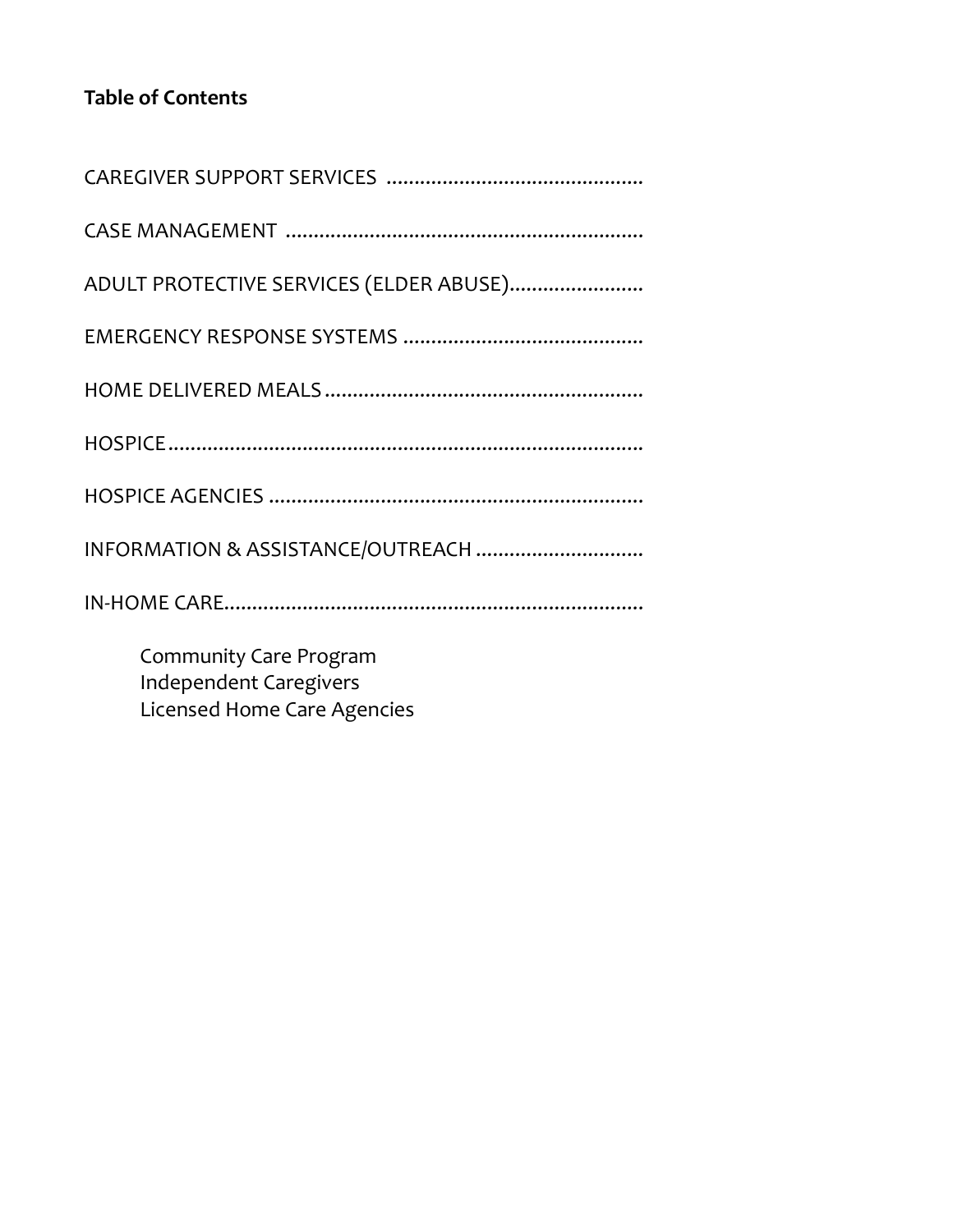#### Adult Protective Services (Elder Abuse)

Sometimes senior citizens are taken advantage of by others; unfortunately, the abuse is often caused by someone they know, trust and care about. There are many forms of abuse, not just physical as some might think. Elder abuse may involve neglect, sexual abuse, emotional abuse, financial exploitation, etc.

 Local help is available to seniors who are abused. A variety of services can be offered such as: legal assistance, housing and relocation assistance, respite care and emergency aid (food, clothing, or medical care).

 To report suspected abuse of an older person, please call 1-800-252-8966 or any of the following local numbers. The identity of the reporter is kept confidential and anonymous reports are accepted.

| <b>AGENCY</b><br><b>Elder Care Services</b><br>1701 E. Lincoln Hwy<br>DeKalb, IL 60115<br>815-758-6550        | <b>COUNTY</b><br>DeKalb       |
|---------------------------------------------------------------------------------------------------------------|-------------------------------|
| Lifescape Community Services<br>1901 First Avenue<br>Sterling, IL 61081<br>815-490-1125                       | Carroll, Lee, Ogle, Whiteside |
| Mercy Health at Home<br>4223 East State Street<br>Rockford, IL 61108<br>815-971-3502                          | Boone, Winnebago              |
| Stephenson Co. Senior Center<br>1237 West Galena Avenue<br>Freeport, IL 61032<br>888-645-7150 or 800-424-6696 | Jo Daviess, Stephenson        |

#### Caregiver Support Services

Caregiver services are available for those caring for an older adult. Services include caregiver information and assistance for family caregivers. Respite care is available for temporary relief for caregivers either in-home, in an adult or child care facility, or in a nursing home. Temporary emergency services may be requested for housing, medical needs, transportation, legal assistance or other needed services. Support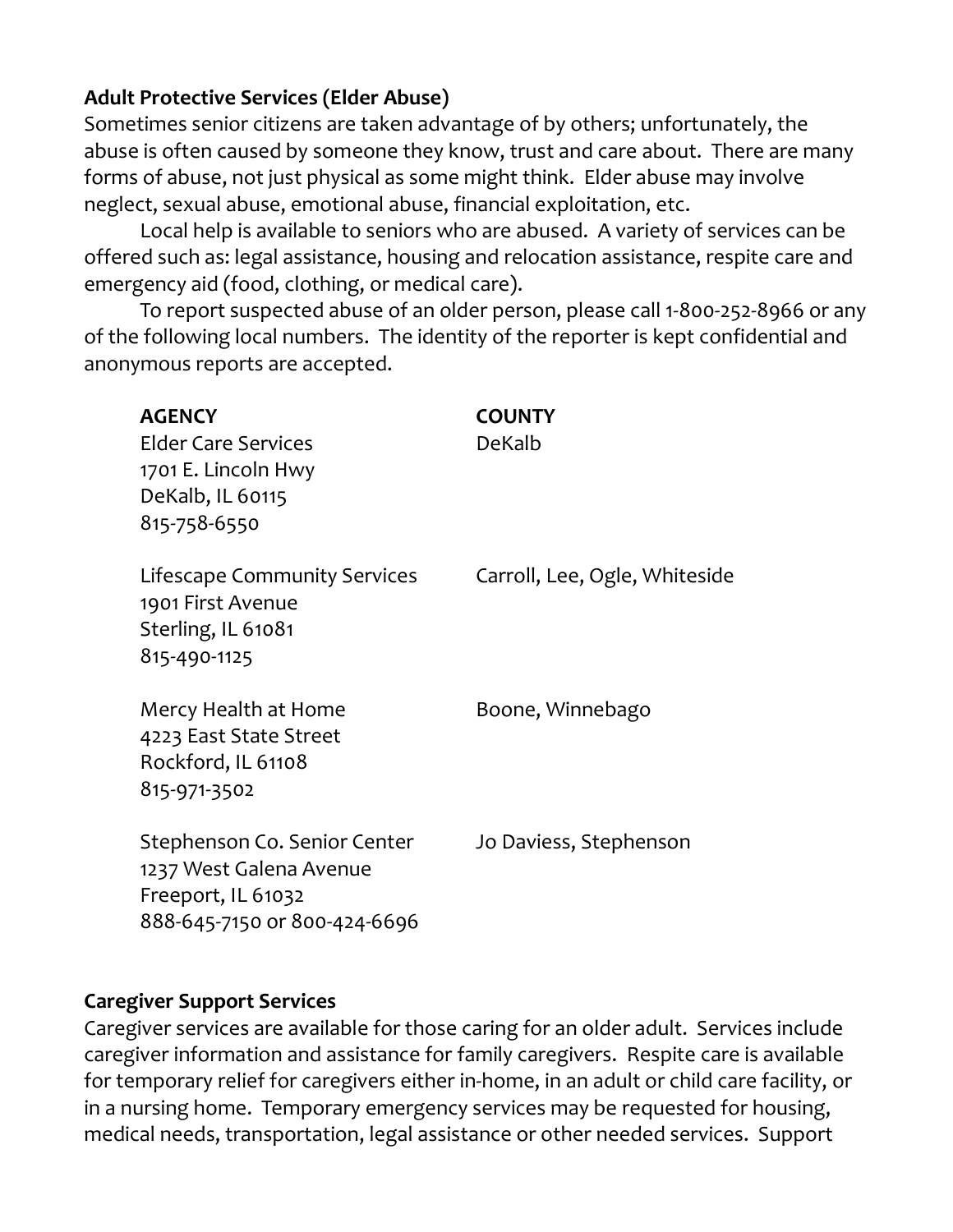groups for family caregivers are also available. Training and education services offering opportunities to acquire knowledge and skills addressing caregiving roles are also offered. Contact NIAAA, your local I&A agency, or local Case Coordination Unit to find out what other sources or assistance may be available.

 Caregiver support services are available without charge. Donations are gratefully accepted to supplement the cost of the program.

#### Case Management

Are you trying to set up in-home care but finding that you are coming up with more questions than answers? If so, you may want to talk to someone who can help answer your questions and develop a plan to meet your needs. Case managers will come to your home to talk about the variety of home care options available to you. They have knowledge of many different services for seniors and can help you make decisions regarding your care. There is no charge for the service, however, donations are accepted. For more information or to schedule a meeting, contact the nearest case management agency.

| <b>AGENCY</b><br><b>Elder Care Services</b><br>1701 E. Lincoln Hwy<br>DeKalb, IL 60115<br>815-758-6550        | <b>COUNTY</b><br>DeKalb       |
|---------------------------------------------------------------------------------------------------------------|-------------------------------|
| Lifescape Community Services<br>1901 First Avenue<br>Sterling, IL 61081<br>815-490-1125                       | Carroll, Lee, Ogle, Whiteside |
| Mercy Health at Home<br>4223 East State Street<br>Rockford, IL 61108<br>815-971-3502                          | Boone, Winnebago              |
| Stephenson Co. Senior Center<br>1237 West Galena Avenue<br>Freeport, IL 61032<br>888-645-7150 or 800-424-6696 | Jo Daviess, Stephenson        |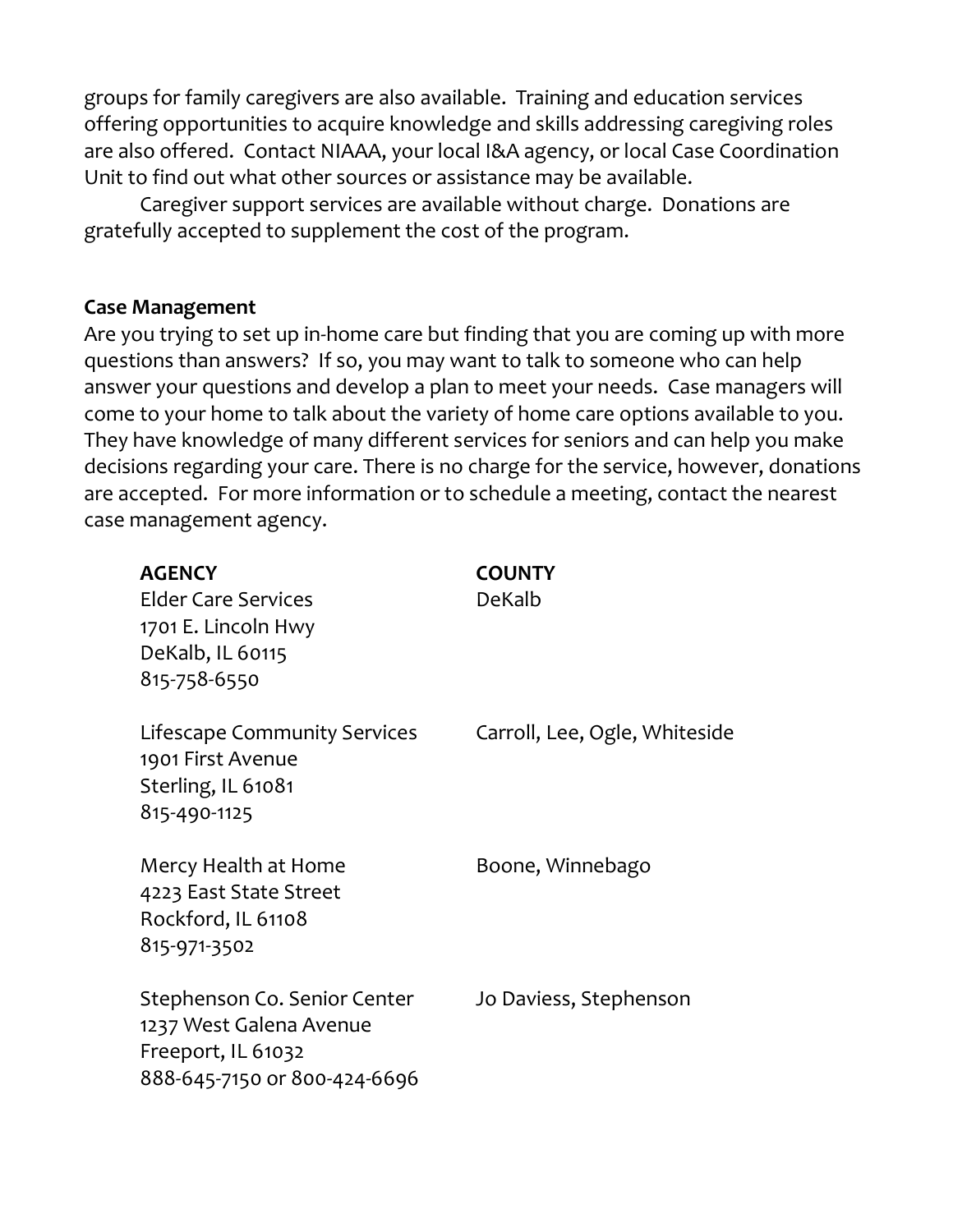#### Emergency Response Systems

Emergency response systems are available to provide help when a medical emergency occurs and the senior is unable to make a phone call. At the push of a button, someone will be sent to the home. Call your local providers to learn more about these systems and the fees involved.

| <b>First Call Energy</b>           | LifeFone         |
|------------------------------------|------------------|
| 800-585-5522                       | 877-330-7560     |
| <b>Guardian Medical Monitoring</b> | Per Mar Security |
| 877-435-7225                       | 800-227-9805     |
| Life Alert                         | Philips Lifeline |
| 800-338-9090                       | 800-543-3546     |

#### Home Delivered Meals

Everyone looks forward to a delicious and nutritious meal. Homebound seniors need good nutrition to maintain their health. If your health condition makes it difficult for you to cook or prepare meals, a hot, nutritious meal with all the vitamins and nutrition you need every day can be delivered right to your door.

 Senior meal programs funded under the Older Americans Act (through Northwestern Illinois Area Agency on Aging) and through Illinois General Revenue funds are listed below. These programs provide hot meals, and some may also provide sack lunches and frozen meals for the weekend. Emergency meal packs also may be available in case there is a winter storm or other weather problem making delivery impossible that day. Some programs provide meals to meet your special diet needs (low salt, diabetic, etc.). There is no charge for the meals, however, donations are encouraged.

 Also listed are independent home delivered meal programs (programs which do not receive federal or state funding). These meal providers deliver to areas that may not be served by funded providers. They may also prepare meals for those with special diet requests such as low sodium, diabetic diets, restricted calorie diets, etc. Call one of the agencies listed here to find out more or to begin meal delivery to your home.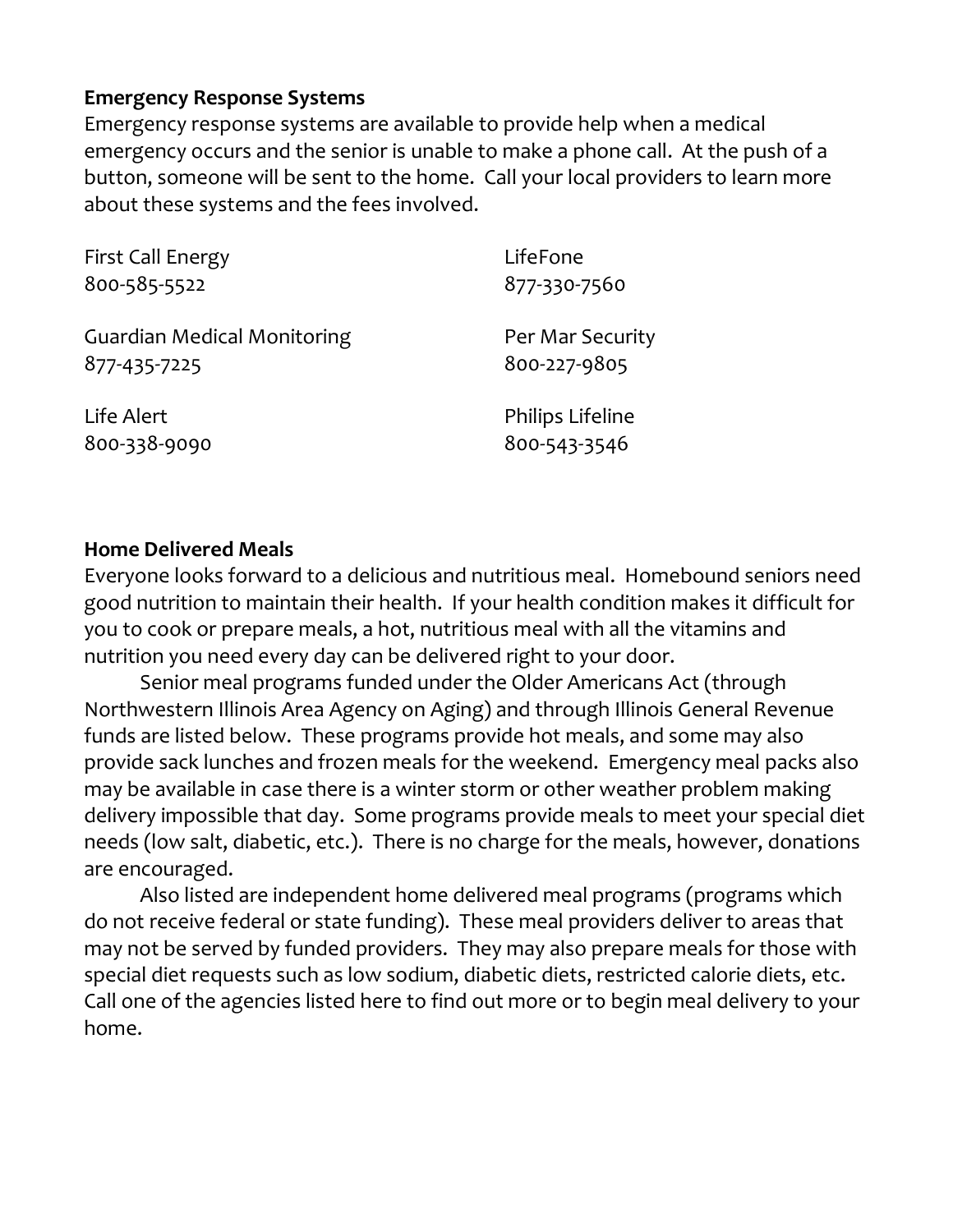Lifescape Community Services Boone, Lee, Ogle, Winnebago 705 Kilburn Avenue Rockford, IL 61101 815-963-1609 or 800-779-1189

AGENCY COUNTY

(Golden Meals) 524 West Stephenson St. Freeport, IL 61032 815-232-8896

NICAA Senior Citizens' Services Carroll, Jo Daviess, Stephenson, Whiteside

Voluntary Action Center (VAC) DeKalb 1606 Bethany Road Sycamore, IL 60178 815-758-3932

#### Home Delivered Meals Independent Providers

| <b>AGENCY</b><br>Freeport Memorial Hospital<br>1045 West Stephenson Street<br>Freeport, IL 61032<br>815-599-6352 | <b>CITY</b><br>Freeport |
|------------------------------------------------------------------------------------------------------------------|-------------------------|
| Good Samaritan Nursing Ctr.<br><b>Mobile Meals</b><br>1006 North Lowden<br>Mt. Carroll, IL 61053<br>815-244-7715 | Mt. Carroll             |
| Mobile Meals of KSB Hospital<br>144 N. Court<br>Dixon, IL 61021<br>815-284-0333                                  | Dixon                   |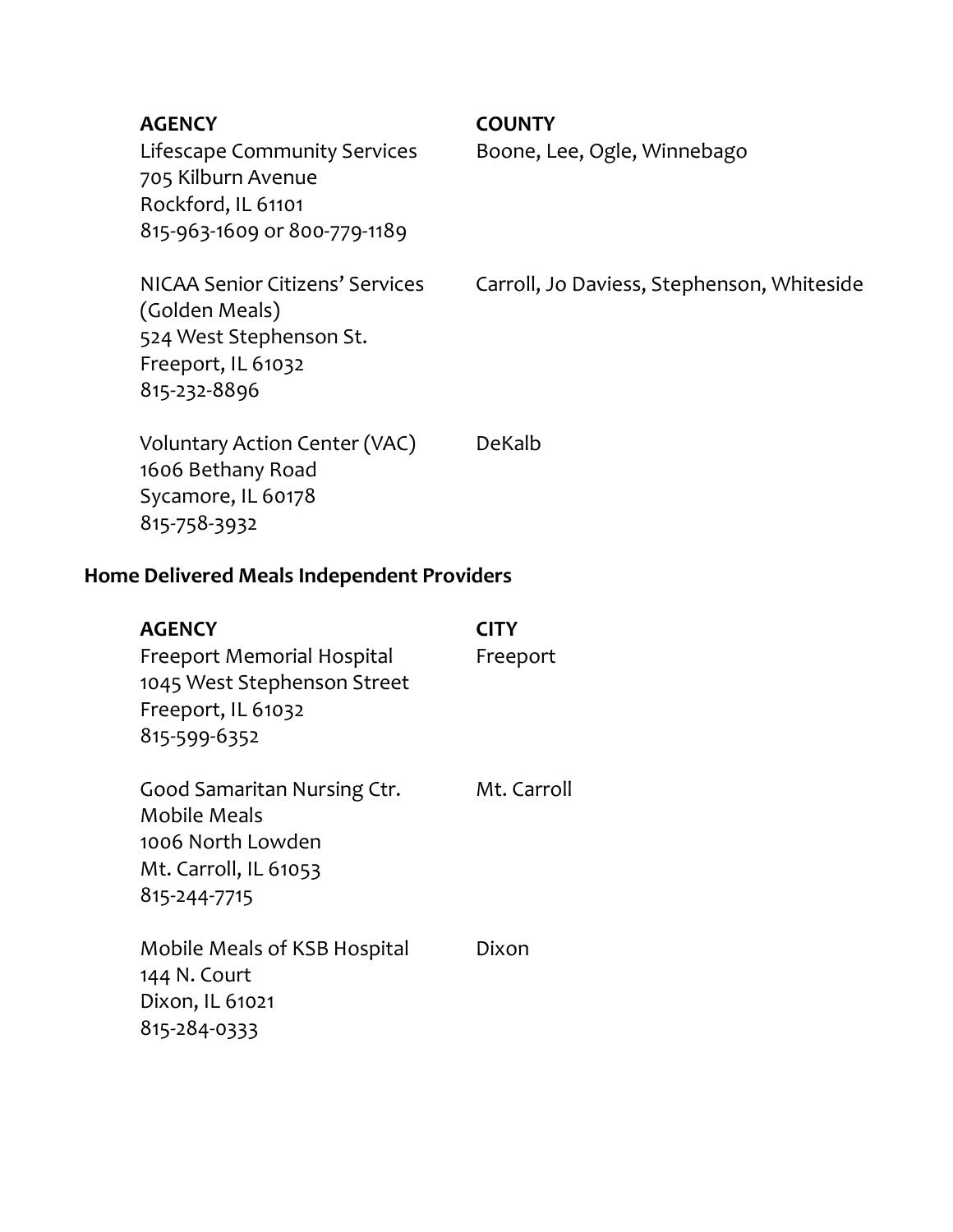#### Hospice Care

Hospice care provides humane and compassionate care for individuals so they may live as fully and comfortably as possible in the last phases of their life.

 The hospice philosophy recognizes death as the final stage of life and seeks to enable patients to continue an alert, pain-free life and to manage other symptoms so that their last days may be spent with dignity and quality, surrounded by loved ones. Hospice affirms life rather than hastening or postponing death.

 Hospice care treats the person rather than the disease; it highlights quality rather than length of life. It provides family-centered care involving the patient and family in making decisions. Care is provided for the patient and family 24 hours a day, 7 days a week. Hospice care can be given in the patient's home, a hospital, nursing home, or private hospice facility. Most hospice care in the United States is given in the home, with a family member or members serving as the primary, hands-on caregiver.

 Hospice care is appropriate when you can no longer benefit from curative treatment and your life expectancy is about 6 months. You, your family, and your doctor decide together when hospice services should begin. One of the problems with beginning hospice is that it is often not started soon enough. Sometimes the doctor, patient or family member will resist trying hospice because he or she feels it sends a message of no hope. This is not true. If your condition improves or the disease goes into remission, you can be discharged from the hospice program and return to active cancer treatment, if desired. Hospice care may be resumed at a later time.

See our Hospice listing at the back of this book.

#### Information and Assistance (I&A)

Homebound seniors are often unaware of benefits and services for which they may be eligible. Through Older Americans Act funded I&A service, seniors become more aware of programs that help them remain in their homes. I&A workers act as a resource and advocate for seniors, linking them to such benefits and services as Benefit Access, energy assistance, prescription assistance, locating housing, public aid and many more.

 I&A staff provide outreach visits to homebound seniors who cannot leave their home because of ill health or disability. A worker will come directly to your residence to help fill out applications for public benefit programs.

 For more information on the variety of senior benefits and services available to you, contact the I&A provider agency in your county or the NIAAA office at 1-800-542- 8402.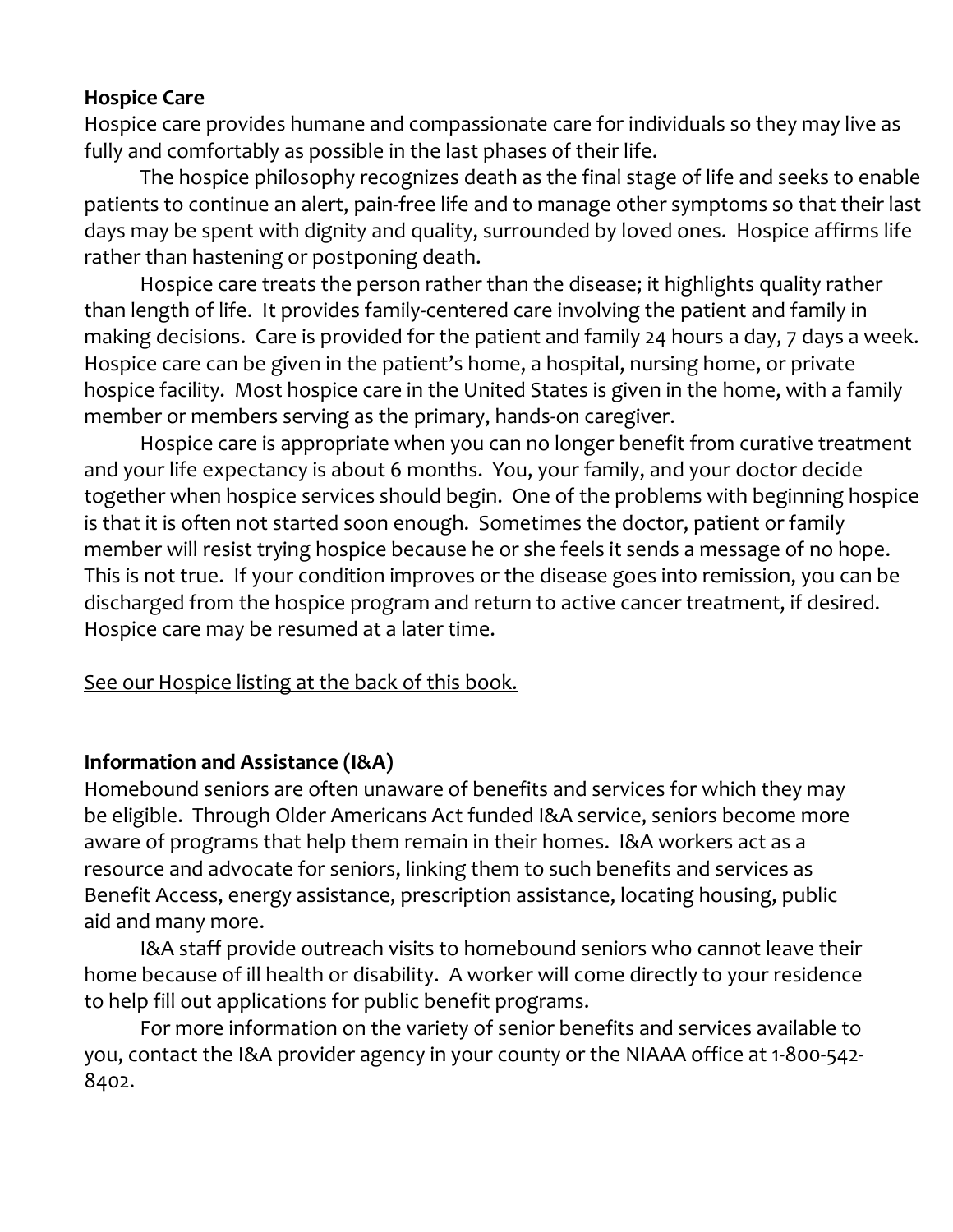#### Boone County

Boone County Council on Aging 2141 Henry Luckow Lane Belvidere, IL 61008 815-544-9893

#### Carroll County

Carroll County Senior Services 306 N. Main Street, Box 45 Mt. Carroll, IL 61053 815-244-1800

#### DeKalb County

Elder Care Services 1701 E. Lincoln Hwy DeKalb, IL 60115 815-758-6550

#### Jo Daviess and Stephenson Counties

Senior Resource Center **Senior Resource Center** Jo Daviess County Location 206 E. Stephenson St. 500 Fillmore Street Freeport, IL. 61032. Hanover, IL. 61041 888-645-7150 or 888-645-7150 815-777-1316 or 888-645-7150

#### Lee County

Lee County Council on Aging 100 West 2nd Street Dixon, IL 61021 815-288-9236

#### Ogle County

Rock River Center 810 S. 10th St. Oregon, IL 61061 815-732-3252 or 800-541-5479

#### Whiteside County

Whiteside Co. Senior Center 1207 West 9th Street Sterling, IL 61081 815-622-9230 or 888-622-9230

#### Winnebago County

Lifescape Community Services 705 Kilburn Avenue Rockford, IL 61101 815-963-1609

#### In-Home Care

There are several issues to consider when arranging for home care. The type of care needed, the number of hours of care needed daily, and financial resources available are all important factors to weigh when deciding which avenue of care to pursue. Once you address these issues, you can begin looking for someone to provide the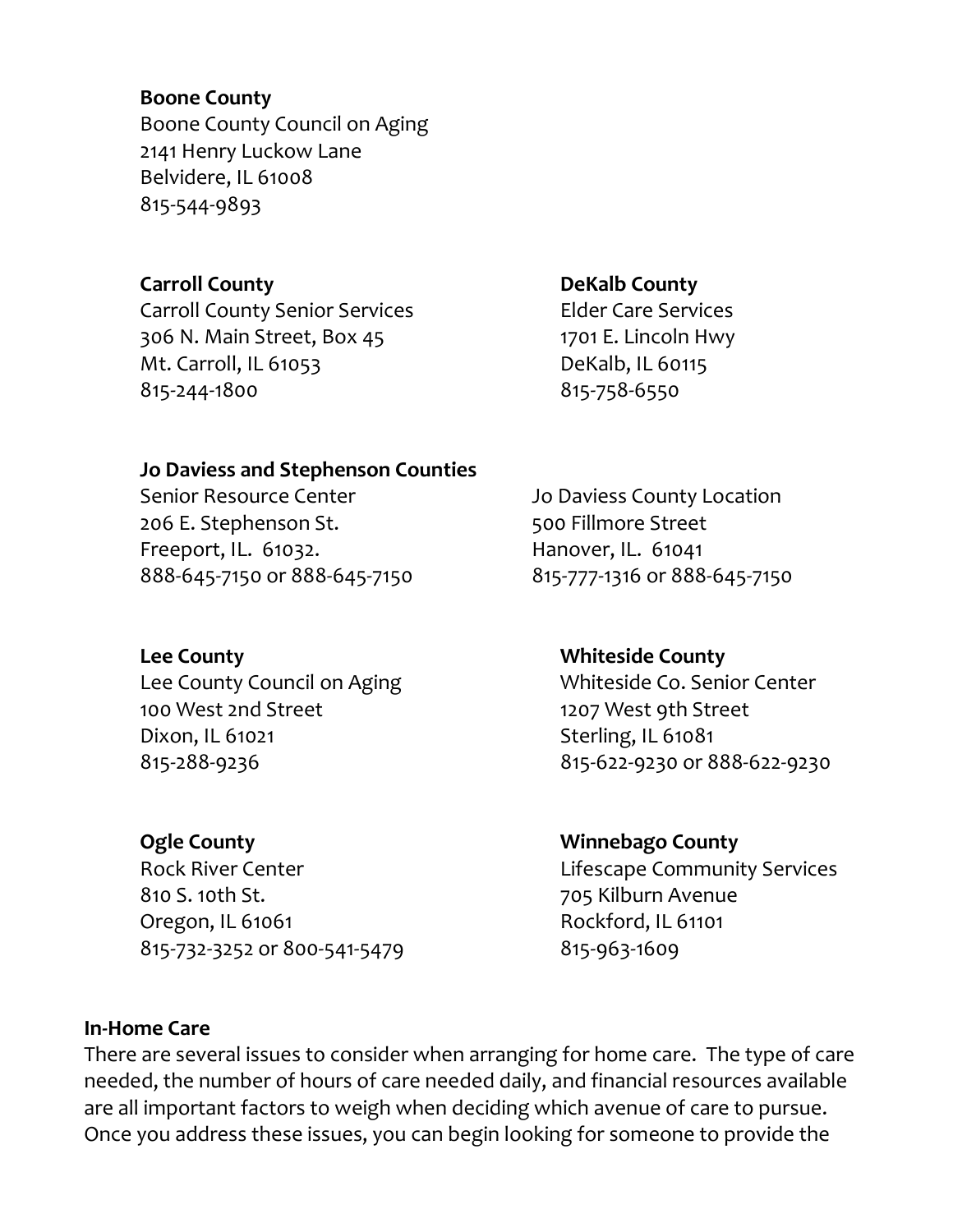care you need. Three options to providing this care are: the Community Care Program, licensed home care agencies, and hiring a helper on your own.

#### Community Care Program (CCP)

CCP helps older individuals with health problems stay in their homes by providing case management, homemaker and adult day care services. Case managers visit seniors in their homes to determine their needs and then develop a plan of care to meet those needs.

 To qualify, a person must be 60 years of age or older and unable to continue some or all activities of daily living (meal preparation, laundry, personal care, house cleaning). A physician's statement confirming need for services is required. This program has income and asset limits to qualify

 Agencies with CCP contracts with the Illinois Department on Aging provide care. For more information, or to apply, contact the Case Management Agency in your area. Agencies are listed by county on the following page.

| <b>AGENCY</b>                                                                                                 | <b>COUNTY</b>                 |
|---------------------------------------------------------------------------------------------------------------|-------------------------------|
| <b>Elder Care Services</b>                                                                                    | DeKalb                        |
| 1701 E. Lincoln Hwy                                                                                           |                               |
| DeKalb, IL 60115                                                                                              |                               |
| 815-758-6550                                                                                                  |                               |
| Lifescape Community Services<br>1901 First Avenue<br>Sterling, IL 61081<br>815-490-1125                       | Carroll, Lee, Ogle, Whiteside |
| Mercy Health at Home<br>4223 East State Street<br>Rockford, IL 61108<br>815-971-3502                          | Boone, Winnebago              |
| Stephenson Co. Senior Center<br>1237 West Galena Avenue<br>Freeport, IL 61032<br>888-645-7150 or 800-424-6696 | Jo Daviess, Stephenson        |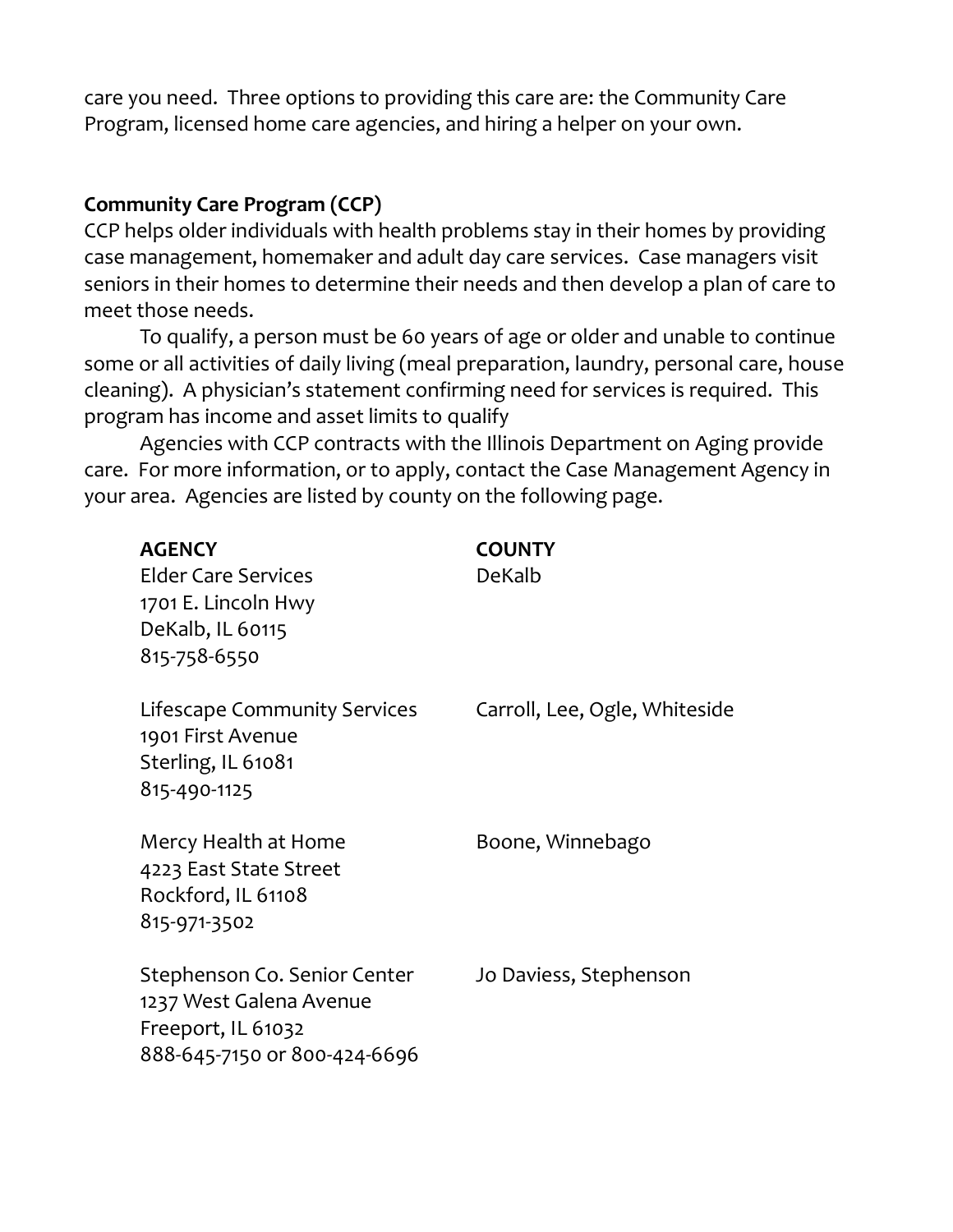#### Independent Caregivers

Depending on the situation, you may want to hire and pay an independent caregiver to provide care in your home. Homemakers, Certified Nursing Assistants, Nurses, etc., often cost more per hour if they are from a licensed in-home care agency. Independent caregivers don't have the overhead costs that an agency does. However, there are many things to consider before seeking a private caregiver. These include:

- 1. cost (not only of service provided, but taxes and insurance)
- 2. acting as an employer
- 3. limited service (licensed in-home agencies provide the added services of assessment, worker supervision and training, physician consultation, finding replacements, forms and insurance billing, etc.)
- 4. interviewing

#### Where to Find Private Caregivers

If you decide to hire a private home-care worker, you need to locate prospective employees. The following list suggests places to investigate.

- 1. Call the local Job Service employment office. It should be listed in the phone book under "Illinois, State of" Job Service or Department of Employment Security.
- 2. Contact the Personnel Department at your local hospital. The hospital may have a list of available personnel.
- 3. Call a local college or university. It may be a resource for locating college students or other persons looking for live-in situations.
- 4. Ask your friends, neighbors, or acquaintances if they have experience using a home care worker or know of a person who may be interested in this position.
- 5. Place an ad in a newspaper, newsletter or church bulletin. Your ad should include hours needed, list of duties, telephone number and time to call. Other preferences such as non-smoker or male/female and wages or benefits offered may also be part of the ad.
- 6. Check the "Situations Wanted" section of the classified ads of your local newspaper.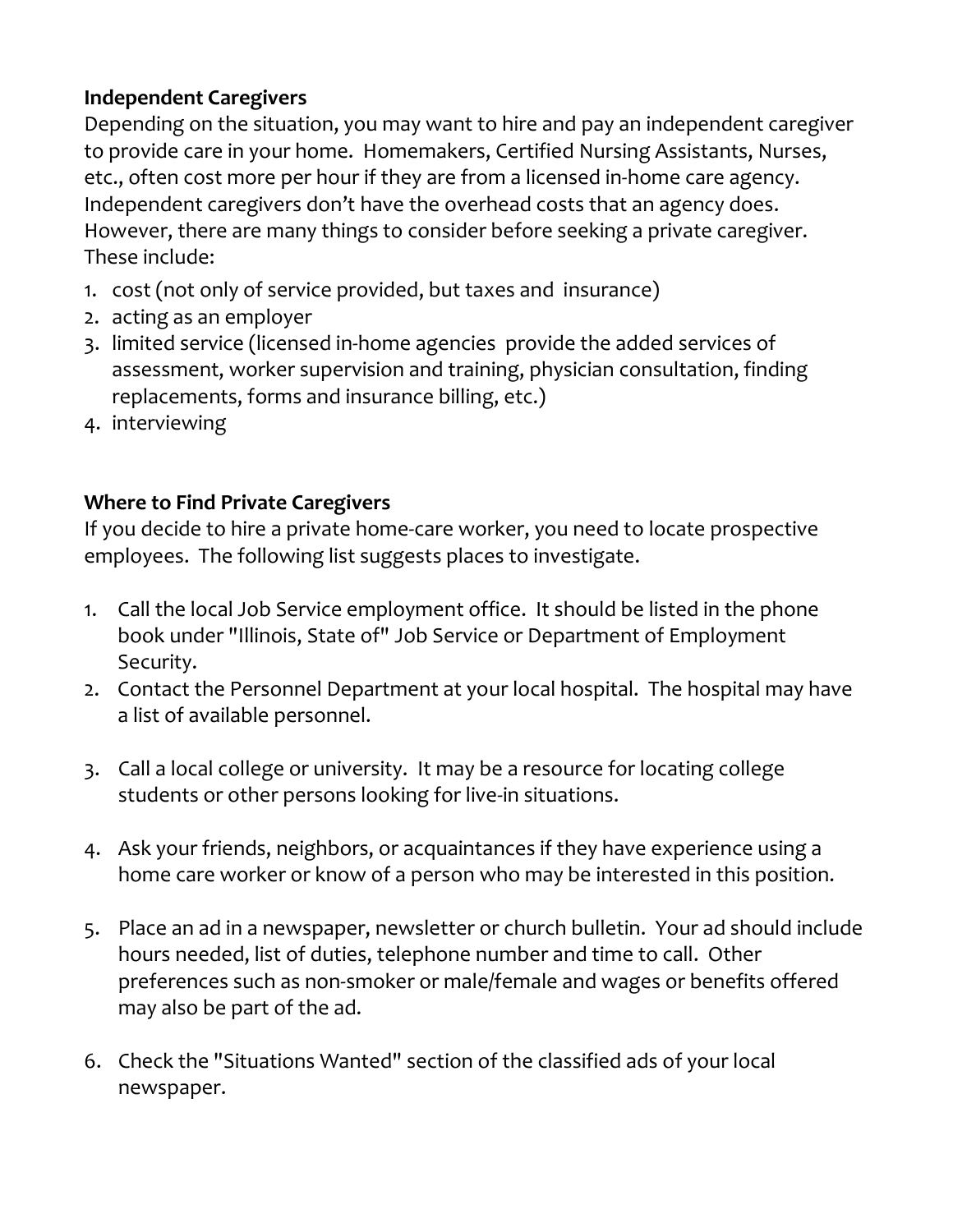- 7. Employment agencies may also be able to help; however, there may be a fee for their services.
- 8. Senior Information and Assistance (I&A) sites can provide a list of agencies with independent workers.

#### Interviewing

Independent home-care workers may not be licensed unless you hire a certified nurse assistant (CNA), registered nurse (RN) or licensed practical nurse (LPN); therefore, thorough screening of each applicant is recommended.

The interview process begins when the applicant calls. It is important to develop a list of questions to ask over the phone to serve as a pre-screening. During this pre-screening, check the applicant's availability, job experience, and provide an overview of the responsibilities of the position. On the basis of this initial telephone contact, you may decide to set up a face-to-face interview, or you may determine that the caller does not meet your criteria. Should you want to continue to interview this applicant, send him/her an application to complete.

 Once you have found a candidate(s) in which you are interested, set up a faceto-face interview. During the interview, describe the job, hours needed, and type of care required. It is important to clearly communicate to the applicant all of the duties for which a home-care worker is responsible. Have the applicant describe his/her work history and a little bit about himself or herself. Give the applicant a chance to ask questions during the interview and note what questions are asked. It will be helpful to have an Employment Agreement available at the interview. An Employment Agreement lists the terms and conditions of employment.

Once the interview is complete, address the following items by writing them down, and then attach them to the application.

- 1. Was the person on time for the interview?
- 2. Was there agreement between the applicant and the interviewer on the duties and responsibilities of the home-care worker?
- 3. Were at least two references given by the applicant and were they called?
- 4. Has a criminal background check been completed?
- 5. Were the applicant's dress, behavior, and attitude towards the job and older person appropriate?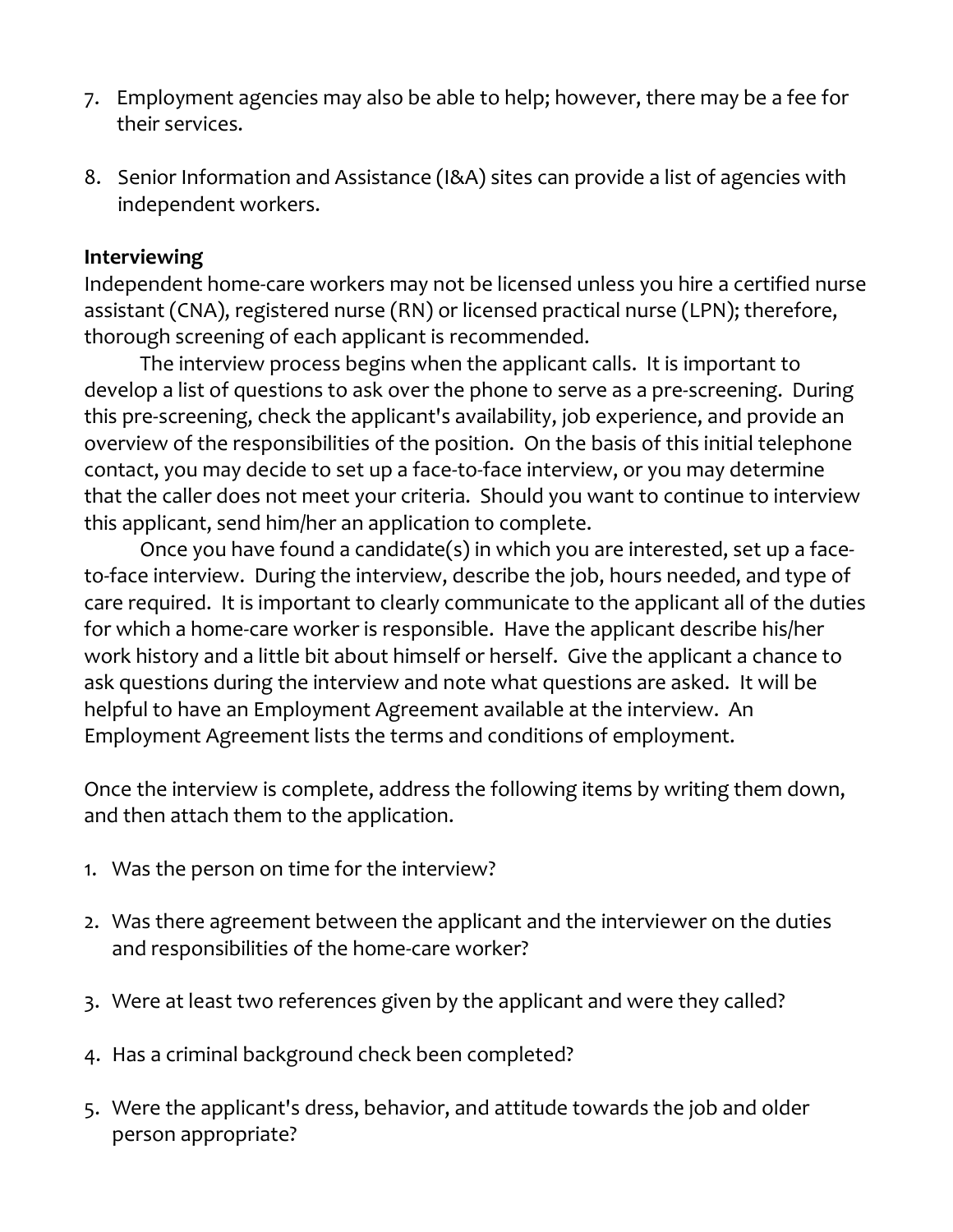- 6. Was salary discussed and was all benefits explained to the applicant?
- 7. Was the applicant willing to give the interviewer a commitment to staying on the job for a period of time?
- 8. Do the applicant's skills match your home care needs? For example, you don't need to employ a nurse to bathe and dress because less skilled staff can perform these tasks.

As a general rule, questions about height, weight, age, marital status, religious or political beliefs, dependents, birth control, birthplace, race and national origin are illegal and should not be asked during the interview session.

#### References

It is important to check the applicant's references prior to deciding whether or not to hire. The following is a sample of questions to ask references.

- 1. How long has the person known the applicant? What is the relationship of the reference to the applicant?
- 2. What were the applicant's job duties and responsibilities?
- 3. What type of patient did the applicant care for bed-ridden, elderly, cancer?
- 4. What specifically did the applicant do on the job? (personal care, meal preparation, exercise, etc.)
- 5. Why did the applicant leave the job?
- 6. Was the applicant frequently late or absent?
- 7. How much supervision was provided or needed?

After the references have been called, review all the information gathered before making a decision. If any additional information is needed, obtain it from the applicant or the references.

 Once you have offered the position to the applicant and the applicant accepts, the **Employment Agreement** (the provider may have one available) should be signed.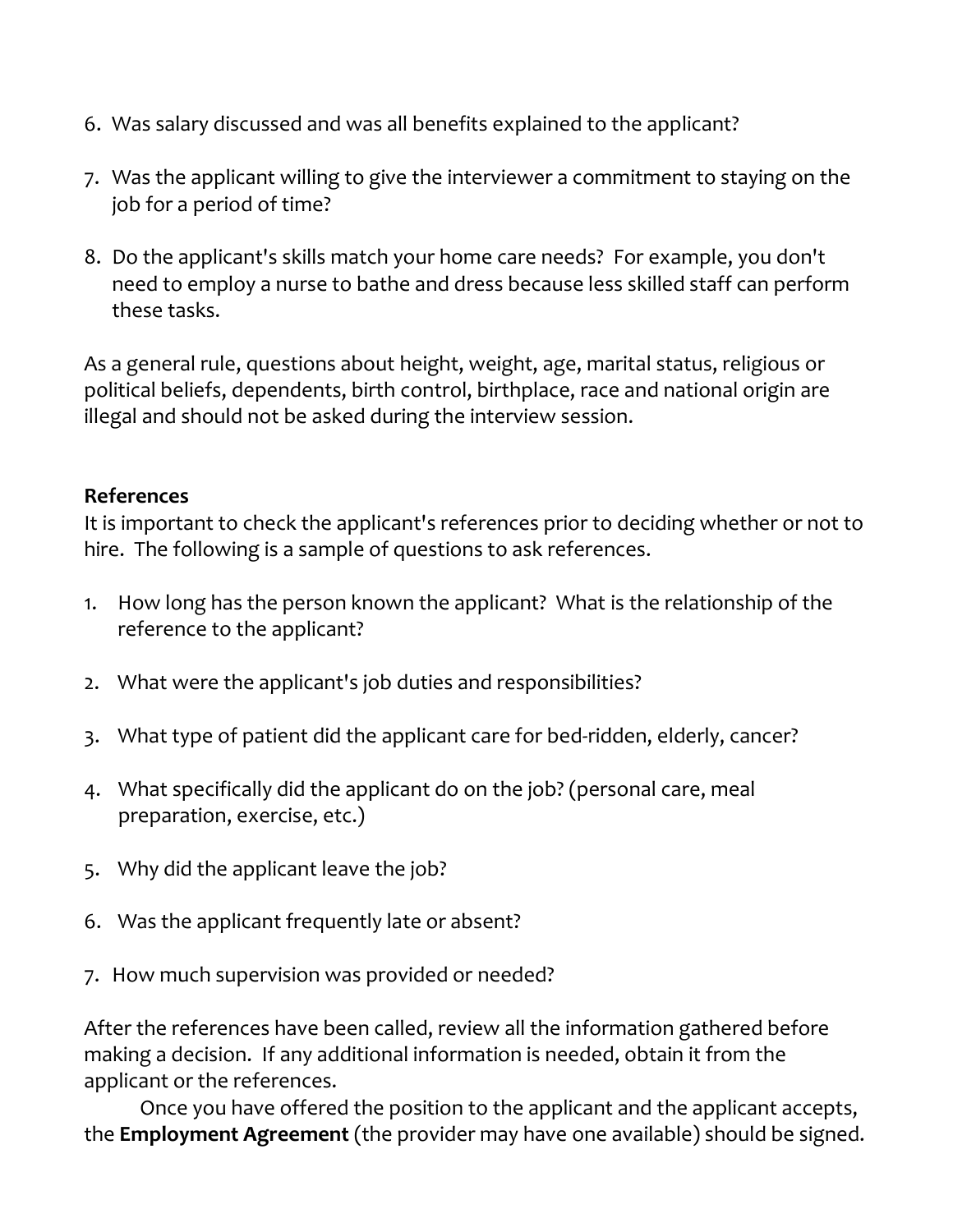Both the applicant and the employer should retain a copy of the signed agreement.

#### Your Responsibilities as an Employer

As an employer, you need to be aware of financial and legal considerations. Insurance coverage needs to be checked to insure the employee has coverage. Social Security may need to be withheld or the home-care worker may choose to report to the IRS that he or she is self-employed and make direct payments to Social Security.

 The IRS office has forms and information on reporting procedures. There may be tax benefits for the home-care employer. Call (800) 829-1040 for federal tax information or (800) 829-3676 for federal tax forms or publications such as "Employer's Tax Guide, Circular E," and "Employment Taxes for Household Employees."

Persons hiring a home-care worker need to be aware of the responsibilities regarding unemployment insurance. Local Illinois Unemployment Insurance Offices can provide potential employers information regarding their responsibilities. Also a check or receipt system should be established by the employer to record salary paid to the homecare worker.

 Occasionally problems may arise. The employer may benefit from keeping a record of all serious problems encountered. It may be advisable to document discussions between the employer and employee.

 One additional consideration when hiring privately is how to arrange for backup care if the home-care worker is ill or unavailable. A back-up system could include other family members, friends or neighbors. Agency services can also be purchased to provide back-up care.

#### Licensed Home Care Agencies

Licensed home care agencies offer a wide range of services to address a range of health needs. Fees for these agencies vary by the type of care provided and amount of time needed. Some agencies are certified by Medicare and/or Medicaid and can bill them for services the agency provides; be sure to ask if the kind of assistance you need is covered by one of these programs.

 The following pages list licensed in-home care agencies by county in a grid format to help you compare the services provided by each agency. For further information on how to choose a home care agency or for temporary emergency help to pay for respite assistance, contact NIAAA at 226-4901 or (800) 542-8402.

See our Licensed Home Care Agencies listing at the back of this book.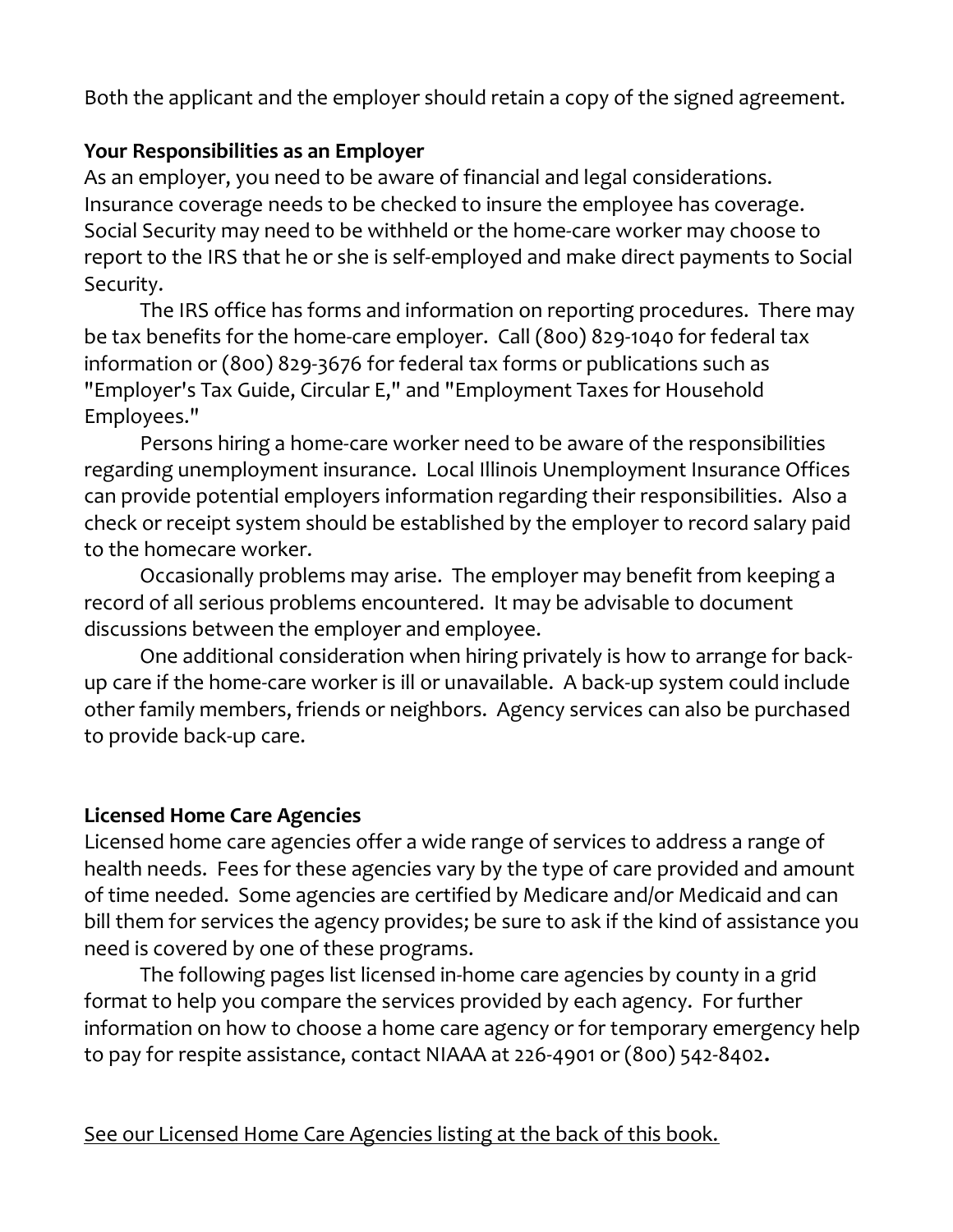## Hospice Care Providers

| <b>Hospice Agencies</b>        |                |         |        |                   |     |                |                |           |                |  |
|--------------------------------|----------------|---------|--------|-------------------|-----|----------------|----------------|-----------|----------------|--|
|                                | Boone          | Carroll | DeKalb | <b>Jo Daviess</b> |     | $O$ gle        | Stephenson     | Whiteside | Winnebago      |  |
|                                |                |         |        |                   | Lee |                |                |           |                |  |
| <b>Beloit Regional Hospice</b> |                |         |        |                   |     |                |                |           |                |  |
| 655 Third Street, Suite 200    |                |         |        |                   |     |                |                |           | ■              |  |
| Beloit, WI 53511               |                |         |        |                   |     |                |                |           |                |  |
| Phone: 608-363-7421            |                |         |        |                   |     |                |                |           |                |  |
| Family Home Health Services &  |                |         |        |                   |     |                |                |           |                |  |
| Hospice                        |                |         |        |                   |     |                |                |           | $\blacksquare$ |  |
| 2171 Executive, Suite 450      |                |         |        |                   |     |                |                |           |                |  |
| Addison, IL 60101              |                |         |        |                   |     |                |                |           |                |  |
| Phone: 815-282-6898            |                |         |        |                   |     |                |                |           |                |  |
| Freeport Health Network        |                |         |        |                   |     |                |                |           |                |  |
| Hospice                        |                |         |        |                   |     |                |                |           | ш              |  |
| 773 W. Lincoln Boulevard #403  |                |         |        |                   |     |                |                |           |                |  |
| Freeport, IL 61032             |                |         |        |                   |     |                |                |           |                |  |
| Phone: 815-599-7240            |                |         |        |                   |     |                |                |           |                |  |
| Gaffey Home Nursing &          |                |         |        |                   |     |                |                |           |                |  |
| Hospice                        |                |         |        |                   |     |                |                |           |                |  |
| 3408 East 23rd Street          |                |         |        |                   |     |                |                |           |                |  |
| Sterling, IL 61081             |                |         |        |                   |     |                |                |           |                |  |
| Phone: 815-626-3467            |                |         |        |                   |     |                |                |           |                |  |
| Hospice Care of America        |                |         |        |                   |     |                |                |           |                |  |
| 3815 N. Mulford Road, Suite 4  | $\blacksquare$ | ■       | ■      | ш                 |     | $\blacksquare$ | $\blacksquare$ |           | ■              |  |
| Rockford, IL 61114             |                |         |        |                   |     |                |                |           |                |  |
| Phone: 815-316-2700            |                |         |        |                   |     |                |                |           |                |  |
| Hospice of Northwest Illinois  |                |         |        |                   |     |                |                |           |                |  |
| 105 South Main St              |                | ш       |        | П                 |     |                | ■              |           |                |  |
| Stockton, IL 61085             |                |         |        |                   |     |                |                |           |                |  |
| Phone: 815- 947-3260           |                |         |        |                   |     |                |                |           |                |  |
| Hospice of Rock River Valley   |                |         |        |                   |     |                |                |           |                |  |
| 2600 N. Locust, Suite B        |                |         |        |                   |     |                |                |           |                |  |
| Sterling, IL 61081-4602        |                |         |        |                   |     |                |                |           |                |  |
| Phone: 815-625-3858            |                |         |        |                   |     |                |                |           |                |  |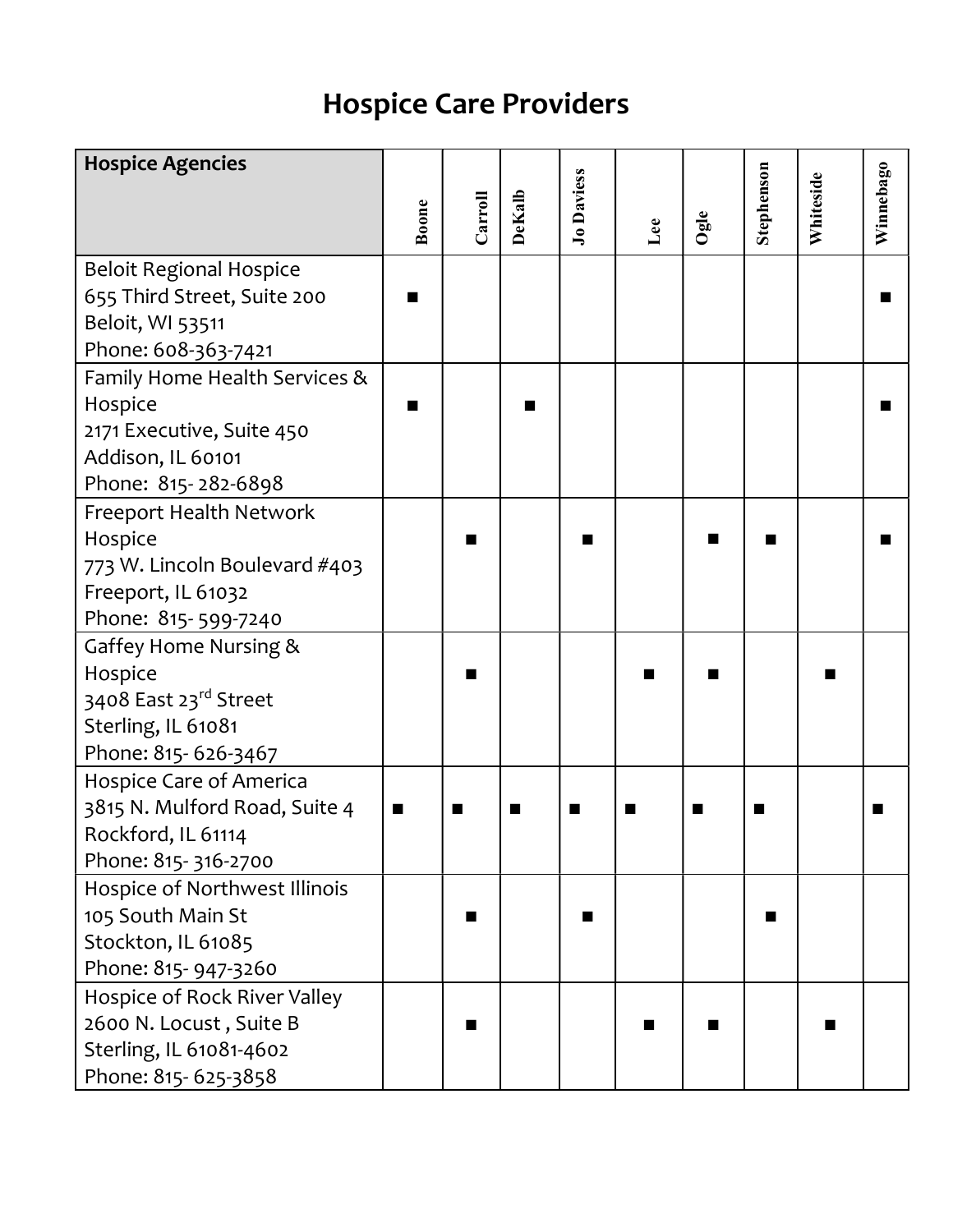| <b>Hospice Agencies continued</b> |       |         |                |                   |     |              |            |           |           |  |
|-----------------------------------|-------|---------|----------------|-------------------|-----|--------------|------------|-----------|-----------|--|
|                                   | Boone | Carroll | DeKalb         | <b>Jo Daviess</b> |     |              | Stephenson | Whiteside | Winnebago |  |
|                                   |       |         |                |                   | Lee | $_{\rm Oge}$ |            |           |           |  |
| Kish Healthcare & Hospice         |       |         |                |                   |     |              |            |           |           |  |
| 2727 Sycamore Road, Suite 1B      |       |         | $\blacksquare$ |                   |     |              |            |           |           |  |
| DeKalb, IL 60115                  |       |         |                |                   |     |              |            |           |           |  |
| Phone: 815-756-3000               |       |         |                |                   |     |              |            |           |           |  |
| Mercy Health at Home              |       |         |                |                   |     |              |            |           |           |  |
| 4223 E. State Street              |       |         | $\blacksquare$ |                   |     |              |            |           | ■         |  |
| Rockford, IL. 61108               |       |         |                |                   |     |              |            |           |           |  |
| Phone: 815-971-3550               |       |         |                |                   |     |              |            |           |           |  |
| Mercy Home Care & Hospice         |       |         |                |                   |     |              |            |           |           |  |
| <b>Hwy 84</b>                     |       |         |                |                   |     |              |            |           |           |  |
| Savanah, IL, 61074                |       |         |                |                   |     |              |            |           |           |  |
| Phone: 815-273-2628               |       |         |                |                   |     |              |            |           |           |  |
| Northern Illinois Hospice         |       |         |                |                   |     |              |            |           |           |  |
| Association                       |       |         |                |                   |     |              |            |           | ■         |  |
| 4751 Harrison Avenue              |       |         |                |                   |     |              |            |           |           |  |
| Rockford, IL. 61108               |       |         |                |                   |     |              |            |           |           |  |
| Phone: 815-398-0500               |       |         |                |                   |     |              |            |           |           |  |
| <b>OSF Hospice</b>                |       |         |                |                   |     |              |            |           |           |  |
| 5501 E. State Street              |       |         |                |                   |     |              |            |           | ■         |  |
| Rockford, IL. 61108               |       |         |                |                   |     |              |            |           |           |  |
| Phone: 815-381-6330               |       |         |                |                   |     |              |            |           |           |  |
| Peak Medical Homecare and         |       |         |                |                   |     |              |            |           |           |  |
| Hospice                           |       |         |                |                   |     |              |            |           |           |  |
| 4777 E. State Street, Suite 4     |       |         |                |                   |     |              |            |           |           |  |
| Rockford, IL 61108                |       |         |                |                   |     |              |            |           |           |  |
| Phone: 815-398-1333               |       |         |                |                   |     |              |            |           |           |  |
| Serenity Hospice                  |       |         |                |                   |     |              |            |           |           |  |
| 1058 S. Illinois Route 2          |       |         |                |                   |     |              |            |           |           |  |
| Oregon, IL. 61061                 |       |         |                |                   |     |              |            |           |           |  |
| Phone: 815-732-2499               |       |         |                |                   |     |              |            |           |           |  |
| St. Croix Hospice                 |       |         |                |                   |     |              |            |           |           |  |
| 3815 N. Mulford                   |       |         |                | ■                 |     |              | ■          |           |           |  |
| Rockford, IL. 61114               |       |         |                |                   |     |              |            |           |           |  |
| Phone: 779-207-5678               |       |         |                |                   |     |              |            |           |           |  |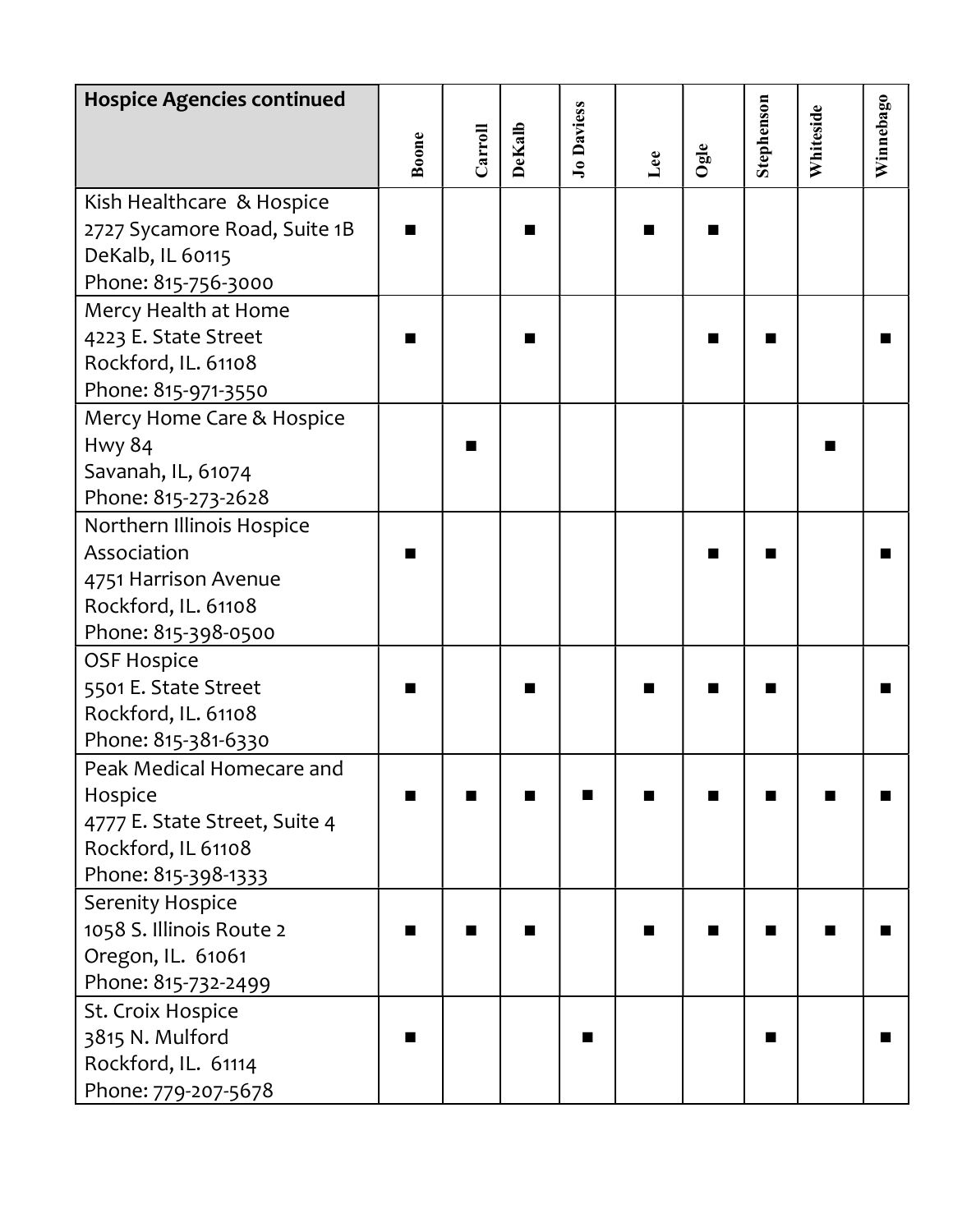| <b>Hospice Agencies continued</b> | Boone          | Carroll | DeKalb         | Jo Daviess     | Lee            | Ogle           | Stephenson | Whiteside | Winnebago |  |
|-----------------------------------|----------------|---------|----------------|----------------|----------------|----------------|------------|-----------|-----------|--|
| <b>Transitions Hospice</b>        |                |         |                |                |                |                |            |           |           |  |
| 12040 Raymond Ct.                 | $\blacksquare$ |         | $\blacksquare$ |                | $\blacksquare$ | $\blacksquare$ |            |           | п         |  |
| Huntley, IL. 60142                |                |         |                |                |                |                |            |           |           |  |
| Phone: 815-637-2200               |                |         |                |                |                |                |            |           |           |  |
| Unity Hospice and Palliative      |                |         |                |                |                |                |            |           |           |  |
| Care                              | $\blacksquare$ |         | ш              | $\blacksquare$ | $\blacksquare$ | $\blacksquare$ | ■          | ш         | п         |  |
| 915 N. Caron Rd.                  |                |         |                |                |                |                |            |           |           |  |
| Rochelle, IL 61068                |                |         |                |                |                |                |            |           |           |  |
| Phone: 815-561-8866               |                |         |                |                |                |                |            |           |           |  |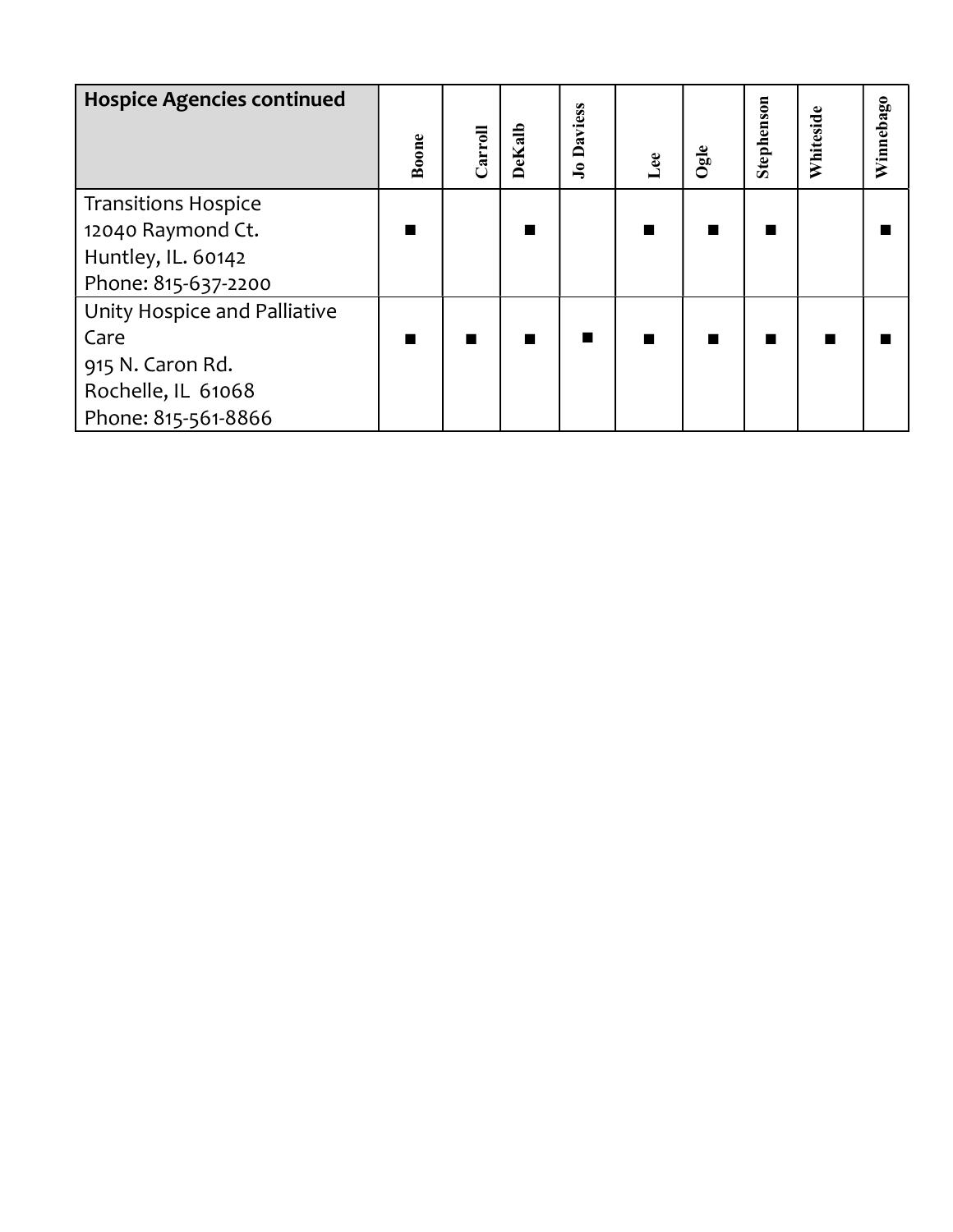## Licensed Home Care Agencies

| <b>Boone County</b>                                                                               |            |            |            |                        |                         |                   |            |                        |                    |           |            |
|---------------------------------------------------------------------------------------------------|------------|------------|------------|------------------------|-------------------------|-------------------|------------|------------------------|--------------------|-----------|------------|
|                                                                                                   | Companion  | Homemaker  |            | <b>Skilled Nursing</b> | $\overline{IV}$ Therapy | Nutrition Therapy | OT, TP, ST | <b>Social Services</b> | Medicare Certified | Certified |            |
|                                                                                                   |            |            | CNA        |                        |                         |                   |            |                        |                    | Medicaid  | Respite    |
| Addus Health Care<br>5301 E. State Street, Suite 118                                              | $\Diamond$ | $\Diamond$ |            |                        |                         |                   |            |                        |                    |           | ♦          |
| Rockford, IL 61108                                                                                |            |            |            |                        |                         |                   |            |                        |                    |           |            |
| 815-229-0300                                                                                      |            |            |            |                        |                         |                   |            |                        |                    |           |            |
| All Life's Solutions Home Care<br>3655 North Alpine Road<br>Rockford, IL 61114<br>815-636-0860    | ♦          | ♦          | $\Diamond$ | ♦                      | $\Diamond$              | $\Diamond$        | $\Diamond$ | ♦                      | ♦                  |           |            |
| Comfort Keepers of North Central Illinois<br>4835 Manhattan Drive<br>Rockford, IL 61108           | ♦          | ♦          | ♦          |                        |                         |                   |            |                        |                    |           | ♦          |
| 815-756-9100                                                                                      |            |            |            |                        |                         |                   |            |                        |                    |           |            |
| Community Care Systems<br>3600 E. State Street, Suite # 328<br>Rockford, IL 61108<br>815-397-0410 | $\Diamond$ | ♦          |            |                        |                         |                   |            |                        | ♦                  | ♦         | ♦          |
| Country Homecare, Inc.                                                                            |            |            |            |                        |                         |                   |            |                        |                    |           |            |
| 108 S. Depot, PO Box 728<br>Somonauk, IL 60552<br>815-498-9193                                    | ♦          | ♦          |            |                        |                         |                   |            |                        |                    |           |            |
| Help at Home, Inc.<br>4777 E. State Street, Suite 10<br>Rockford, IL 61108                        | $\Diamond$ | ♦          |            |                        |                         |                   |            |                        | $\Diamond$         | ♦         | $\Diamond$ |
| 815-395-0400                                                                                      |            |            |            |                        |                         |                   |            |                        |                    |           |            |
| Home Bound Health<br>1615 Vollmer Road<br>Flossmoor, IL. 60422                                    | ♦          | ♦          | $\Diamond$ | ♦                      |                         | ♦                 |            | $\Diamond$             | $\Diamond$         | ♦         | ♦          |
| 708-798-0800                                                                                      |            |            |            |                        |                         |                   |            |                        |                    |           |            |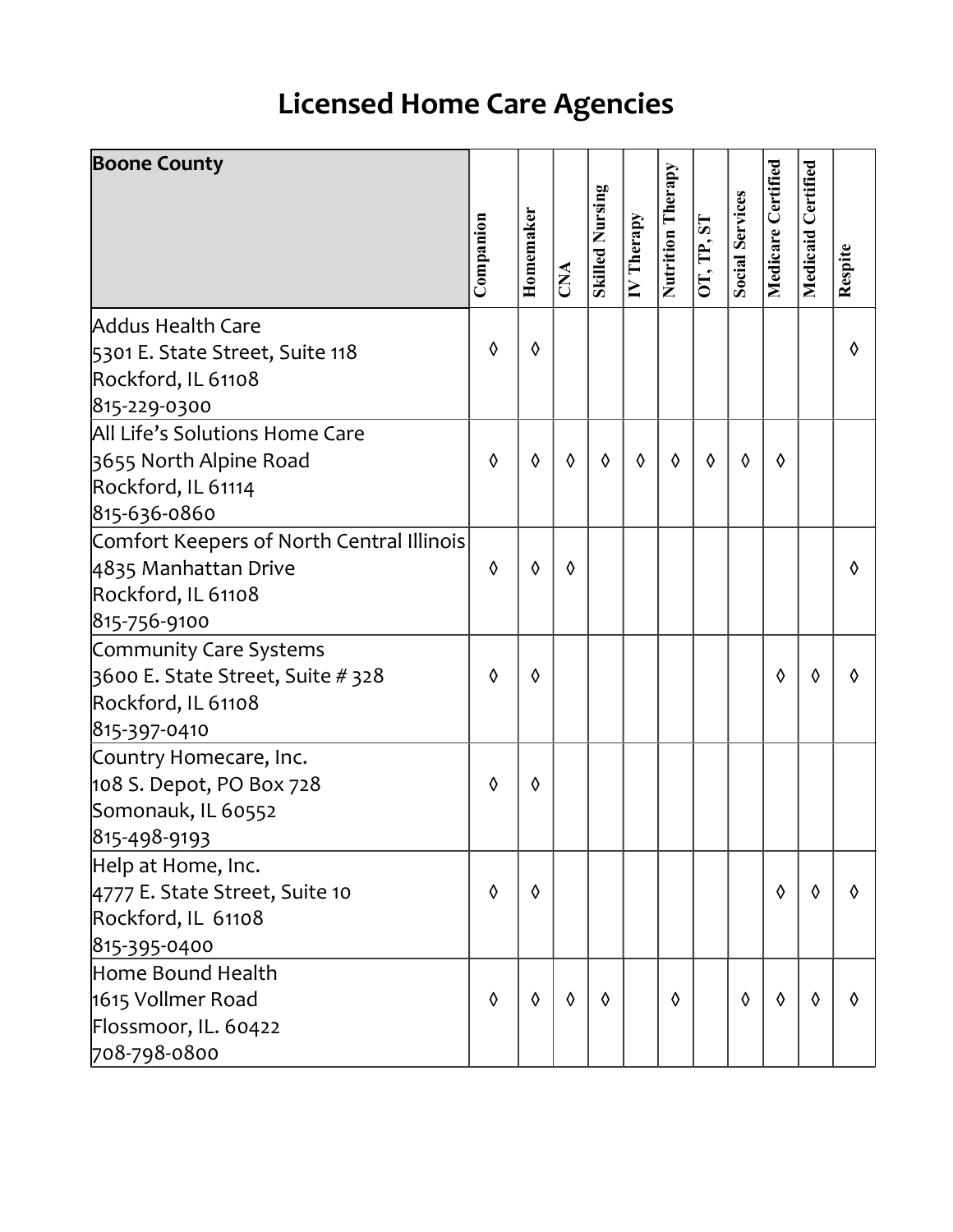| <b>Boone County continued</b>        |            |           |            |                        |                         |                   |            |                        |                    |           |         |  |
|--------------------------------------|------------|-----------|------------|------------------------|-------------------------|-------------------|------------|------------------------|--------------------|-----------|---------|--|
|                                      |            |           |            |                        |                         | Nutrition Therapy |            |                        | Medicare Certified | Certified |         |  |
|                                      |            |           |            | <b>Skilled Nursing</b> |                         |                   |            | <b>Social Services</b> |                    |           |         |  |
|                                      | Companion  | Homemaker |            |                        | $\overline{IV}$ Therapy |                   | OT, TP, ST |                        |                    | Medicaid  |         |  |
|                                      |            |           | CNA        |                        |                         |                   |            |                        |                    |           | Respite |  |
|                                      |            |           |            |                        |                         |                   |            |                        |                    |           |         |  |
| Home Health Resource                 |            |           |            |                        |                         |                   |            |                        |                    |           |         |  |
| 22295 Valley Creek Drive             |            |           | ♦          | ♦                      | $\Diamond$              | ♦                 | $\Diamond$ | $\Diamond$             | $\Diamond$         |           |         |  |
| Elgin, IL 60123                      |            |           |            |                        |                         |                   |            |                        |                    |           |         |  |
| 847-608-9905                         |            |           |            |                        |                         |                   |            |                        |                    |           |         |  |
| Home Instead                         |            |           |            |                        |                         |                   |            |                        |                    |           |         |  |
| 929 So. Alpine Rd., Suite 202        | ♦          | ♦         | ♦          |                        |                         |                   |            |                        |                    |           | ♦       |  |
| Rockford, IL 61108                   |            |           |            |                        |                         |                   |            |                        |                    |           |         |  |
| 815-229-8810                         |            |           |            |                        |                         |                   |            |                        |                    |           |         |  |
| Maxim Homecare Services              |            |           |            |                        |                         |                   |            |                        |                    |           |         |  |
| 973 Featherstone Rd., Suite 210      | $\Diamond$ | ♦         | $\Diamond$ | ♦                      |                         |                   |            |                        |                    | ♦         | ♦       |  |
| Rockford, IL 61107                   |            |           |            |                        |                         |                   |            |                        |                    |           |         |  |
| 815-484-0000                         |            |           |            |                        |                         |                   |            |                        |                    |           |         |  |
| Mercy Health at Home                 |            |           |            |                        |                         |                   |            |                        |                    |           |         |  |
| 4223 E. State St.                    |            |           | ♦          | ♦                      | $\Diamond$              |                   | $\Diamond$ | $\Diamond$             | $\Diamond$         | ♦         | ♦       |  |
| Rockford, IL 61108                   |            |           |            |                        |                         |                   |            |                        |                    |           |         |  |
| 815-971-3550                         |            |           |            |                        |                         |                   |            |                        |                    |           |         |  |
| OSF Home Care Services               |            |           |            |                        |                         |                   |            |                        |                    |           |         |  |
| 5501 E. State Street                 |            |           | ♦          | ♦                      | $\Diamond$              | $\Diamond$        | $\Diamond$ | ♦                      | $\Diamond$         | ♦         |         |  |
| Rockford, IL. 61108                  |            |           |            |                        |                         |                   |            |                        |                    |           |         |  |
| 815-921-8700                         |            |           |            |                        |                         |                   |            |                        |                    |           |         |  |
| Peak Medical Home Care               |            |           |            |                        |                         |                   |            |                        |                    |           |         |  |
| 4775 E. State Street, Suite. 4       | ♦          | ♦         | $\Diamond$ |                        |                         | ♦                 |            |                        |                    |           | ♦       |  |
| Rockford, IL. 61108                  |            |           |            |                        |                         |                   |            |                        |                    |           |         |  |
| 815-398-1333                         |            |           |            |                        |                         |                   |            |                        |                    |           |         |  |
| Personalized Home Care               |            |           |            |                        |                         |                   |            |                        |                    |           |         |  |
| 129 So. Phelps, Suite 903            | ♦          | ♦         |            |                        |                         |                   |            |                        |                    |           |         |  |
| Rockford, IL 61108                   |            |           |            |                        |                         |                   |            |                        |                    |           |         |  |
| 815-977-4148                         |            |           |            |                        |                         |                   |            |                        |                    |           |         |  |
| Senior Helpers                       |            |           |            |                        |                         |                   |            |                        |                    |           |         |  |
| 129 So. Phelps Ave., Bldg. 10, #1008 | $\Diamond$ | ♦         | $\Diamond$ |                        |                         |                   |            |                        |                    |           | ♦       |  |
| Rockford, IL 61108                   |            |           |            |                        |                         |                   |            |                        |                    |           |         |  |
| 815-395-8790                         |            |           |            |                        |                         |                   |            |                        |                    |           |         |  |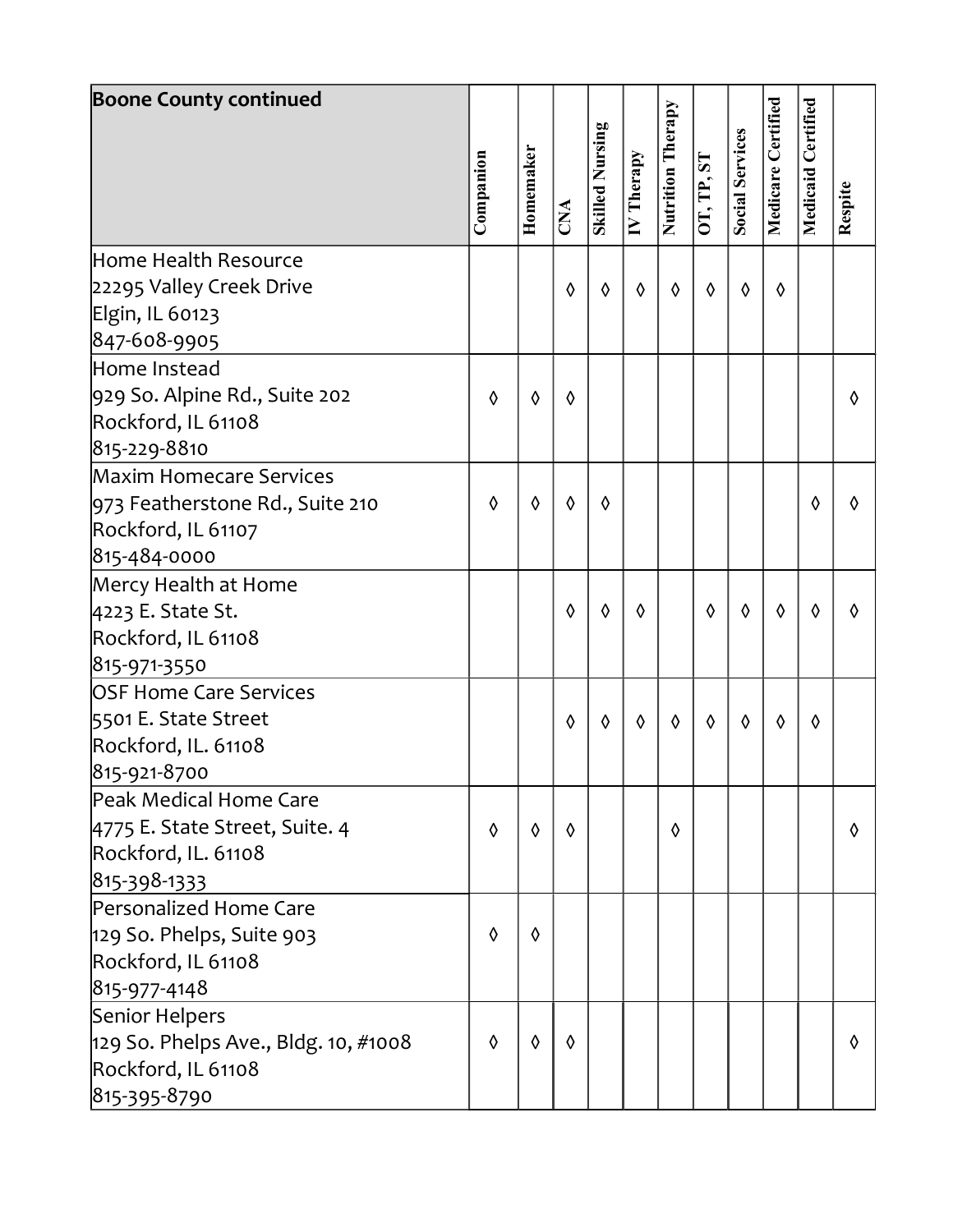| <b>Boone County continued</b>                                                                       | Companion  | Homemaker |                         | <b>Skilled Nursing</b> | $\overline{IV}$ Therapy | Nutrition Therapy | OT, TP, ST | <b>Social Services</b> | Medicare Certified | Certified<br>Medicaid | Respite |  |
|-----------------------------------------------------------------------------------------------------|------------|-----------|-------------------------|------------------------|-------------------------|-------------------|------------|------------------------|--------------------|-----------------------|---------|--|
|                                                                                                     |            |           | $\overline{\text{CNA}}$ |                        |                         |                   |            |                        |                    |                       |         |  |
| Swedish American Home Health Care<br>2550 Charles Street<br>Rockford, IL 61108<br>800-874-1558      | $\Diamond$ | ♦         | $\Diamond$              | ♦                      | $\Diamond$              | ♦                 | $\Diamond$ | ♦                      | $\Diamond$         | ♦                     | ♦       |  |
| <b>Carroll County</b>                                                                               |            |           |                         |                        |                         |                   |            |                        |                    |                       |         |  |
| Addus Health Care<br>5301 E. State St., Suite118<br>Rockford, IL 61108<br>815-229-0300              |            | ♦         |                         |                        |                         |                   |            |                        |                    |                       | ♦       |  |
| Comfort Keepers of North Central Illinois<br>1013 Loras Drive<br>Freeport, IL 61032<br>815-235-4200 | ♦          | ♦         |                         |                        |                         |                   |            |                        |                    |                       | ♦       |  |
| Community Care Systems<br>3600 E. State Street, #328<br>Rockford, IL 61108<br>815-397-0410          | ♦          | ♦         |                         |                        |                         |                   |            |                        | ♦                  | ◊                     | ♦       |  |
| Country Homecare, Inc.<br>$108$ S. Depot, PO Box 728<br>Somonauk, IL 60552<br>815-498-9193          | ♦          | ♦         |                         |                        |                         |                   |            |                        |                    |                       |         |  |
| Help at Home, Inc.<br>5192 Harrison Avenue, Suite B<br>Rockford, IL 61108<br>815-395-0400           | ♦          | ♦         |                         |                        |                         |                   |            |                        | $\Diamond$         | ♦                     | ♦       |  |
| <b>KSB Home Care</b><br>$403$ E. 1 <sup>st</sup> Street<br>Dixon, IL 61021<br>815-284-5710          |            |           | $\Diamond$              | $\Diamond$             | $\Diamond$              | $\Diamond$        | $\Diamond$ | $\Diamond$             | $\Diamond$         | $\Diamond$            |         |  |
| Maxim Healthcare Services<br>973 Featherstone. Suite 210<br>Rockford, IL 61107<br>815-484-0000      | ♦          | ♦         | $\Diamond$              | $\Diamond$             |                         |                   |            |                        |                    | $\Diamond$            | ♦       |  |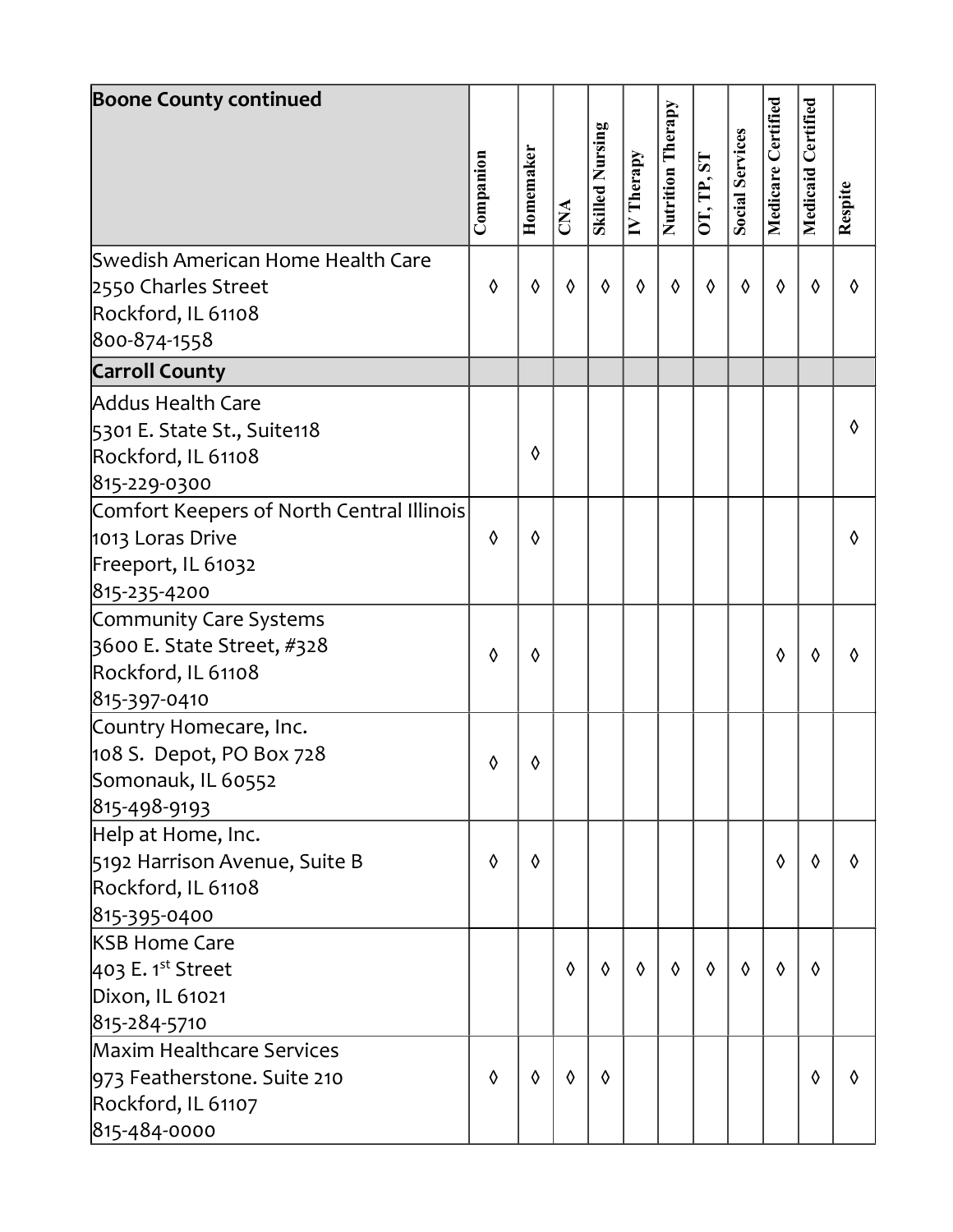| <b>Carroll County continued</b>           |            |           |            |                        |                         |                   |            |                 |                    |           |         |  |
|-------------------------------------------|------------|-----------|------------|------------------------|-------------------------|-------------------|------------|-----------------|--------------------|-----------|---------|--|
|                                           |            |           |            | <b>Skilled Nursing</b> |                         | Nutrition Therapy |            |                 | Medicare Certified | Certified |         |  |
|                                           | Companion  | Homemaker | CNA        |                        | $\overline{IV}$ Therapy |                   | OT, TP, ST | Social Services |                    | Medicaid  | Respite |  |
| Mercy Homecare and Hospice                |            |           |            |                        |                         |                   |            |                 |                    |           |         |  |
| <b>Hwy 84</b>                             |            |           | ♦          | ♦                      | $\Diamond$              | $\Diamond$        | $\Diamond$ | ♦               |                    |           | ♦       |  |
| Savanna, IL 61074                         |            |           |            |                        |                         |                   |            |                 |                    |           |         |  |
| 815-273-2628                              |            |           |            |                        |                         |                   |            |                 |                    |           |         |  |
| OSF St. Anthony Home Health               |            |           |            |                        |                         |                   |            |                 |                    |           |         |  |
| 5501 E. State Street                      |            |           | ♦          | ♦                      | $\Diamond$              | ♦                 | $\Diamond$ | ♦               | $\Diamond$         | ♦         |         |  |
| Rockford, IL 61108                        |            |           |            |                        |                         |                   |            |                 |                    |           |         |  |
| 815-921-8700                              |            |           |            |                        |                         |                   |            |                 |                    |           |         |  |
| Peak Medical Home Care                    |            |           |            |                        |                         |                   |            |                 |                    |           |         |  |
| $4777$ E. State Street, #4                | ♦          | ♦         | $\Diamond$ | ♦                      |                         |                   |            |                 |                    |           | ♦       |  |
| Rockford, IL 61108                        |            |           |            |                        |                         |                   |            |                 |                    |           |         |  |
| 815-398-1333                              |            |           |            |                        |                         |                   |            |                 |                    |           |         |  |
| Personalized Home Care                    |            |           |            |                        |                         |                   |            |                 |                    |           |         |  |
| 8998 East Line Road                       | ♦          | ♦         |            |                        |                         |                   |            |                 |                    |           |         |  |
| Kirkland, IL 60146                        |            |           |            |                        |                         |                   |            |                 |                    |           |         |  |
| 815-522-2220                              |            |           |            |                        |                         |                   |            |                 |                    |           |         |  |
| <b>DeKalb County</b>                      |            |           |            |                        |                         |                   |            |                 |                    |           |         |  |
|                                           |            |           |            |                        |                         |                   |            |                 |                    |           |         |  |
| Addus Health Carr                         |            |           |            |                        |                         |                   |            |                 |                    |           |         |  |
| 5301 East State Street, Suite 118         |            | ♦         |            |                        |                         |                   |            |                 |                    |           |         |  |
| Rockford, IL 61108                        |            |           |            |                        |                         |                   |            |                 |                    |           |         |  |
| 815-229-0300                              |            |           |            |                        |                         |                   |            |                 |                    |           |         |  |
| <b>All Live Solutions</b>                 |            |           |            |                        |                         |                   |            |                 |                    |           |         |  |
| 3655 North Alpine Road                    | ♦          | ♦         | $\Diamond$ | ♦                      | ♦                       | $\Diamond$        | $\Diamond$ | ♦               |                    |           |         |  |
| Rockford, IL. 61114                       |            |           |            |                        |                         |                   |            |                 |                    |           |         |  |
| 815-636-0860                              |            |           |            |                        |                         |                   |            |                 |                    |           |         |  |
| Comfort Keepers of North Central Illinois |            |           |            |                        |                         |                   |            |                 |                    |           |         |  |
| 122 Locust Street                         | $\Diamond$ | ♦         |            |                        |                         |                   |            |                 |                    |           | ♦       |  |
| Sycamore, IL 60178                        |            |           |            |                        |                         |                   |            |                 |                    |           |         |  |
| 815-899-4700                              |            |           |            |                        |                         |                   |            |                 |                    |           |         |  |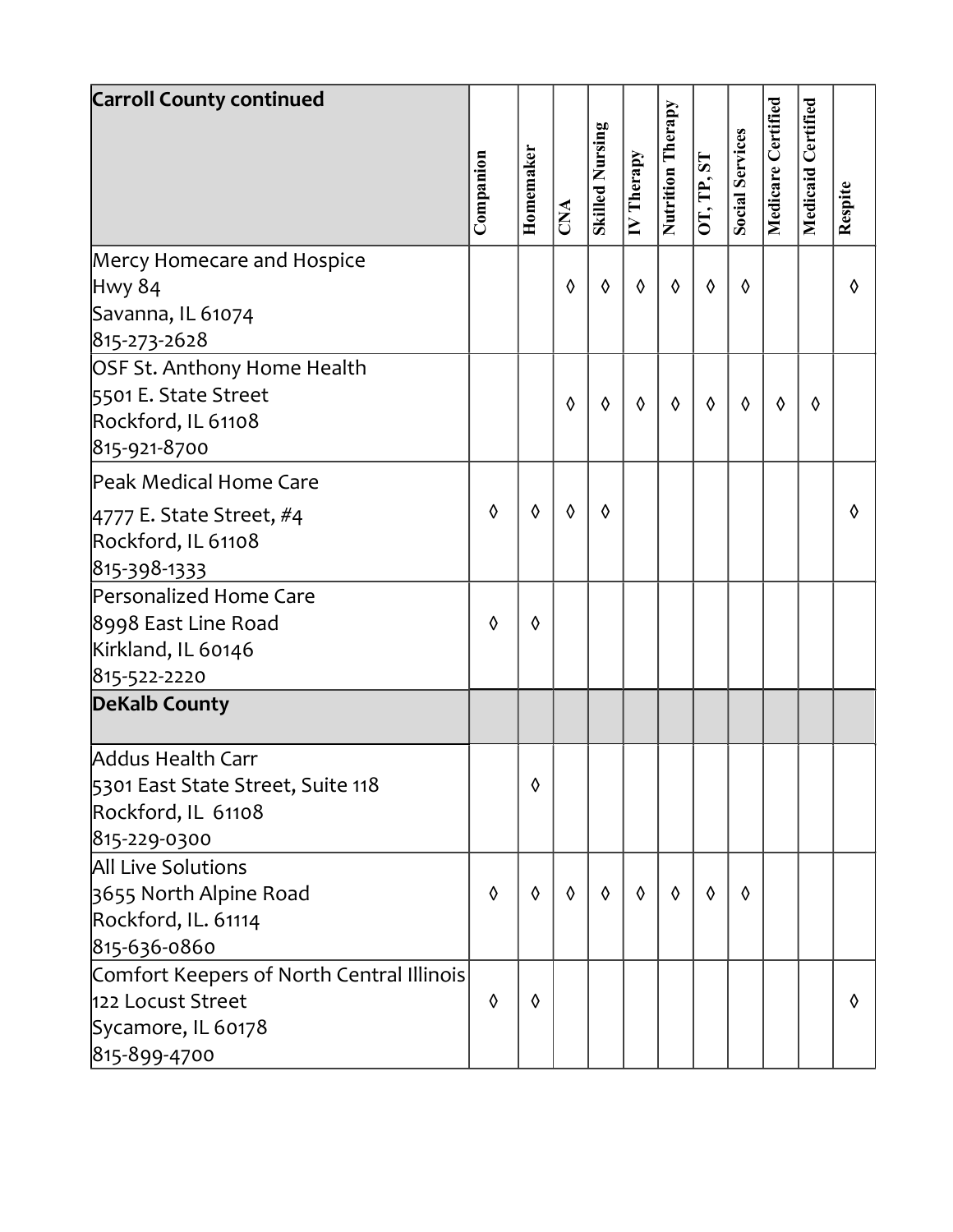| <b>DeKalb County continued</b> |            |            |            |                        |                         |                          |            |                        |                    |            |            |  |
|--------------------------------|------------|------------|------------|------------------------|-------------------------|--------------------------|------------|------------------------|--------------------|------------|------------|--|
|                                |            |            |            | <b>Skilled Nursing</b> |                         | <b>Nutrition Therapy</b> |            | <b>Social Services</b> | Medicare Certified | Certified  |            |  |
|                                | Companion  | Homemaker  | CNA        |                        | $\overline{IV}$ Therapy |                          | OT, TP, ST |                        |                    | Medicaid   | Respite    |  |
| Community Care Systems         |            |            |            |                        |                         |                          |            |                        |                    |            |            |  |
| 3660 E. State Street, #328     | ♦          | $\Diamond$ |            |                        |                         |                          |            |                        | $\Diamond$         | $\Diamond$ | ♦          |  |
| Rockford, IL 61108             |            |            |            |                        |                         |                          |            |                        |                    |            |            |  |
| 815-397-0410                   |            |            |            |                        |                         |                          |            |                        |                    |            |            |  |
| Country Homecare, Inc.         |            |            |            |                        |                         |                          |            |                        |                    |            |            |  |
| 129 S. Depot, PO Box 728       | ♦          | $\Diamond$ |            |                        |                         |                          |            |                        | $\Diamond$         | $\Diamond$ | ♦          |  |
| Somonauk, IL 60552             |            |            |            |                        |                         |                          |            |                        |                    |            |            |  |
| 815-498-9193                   |            |            |            |                        |                         |                          |            |                        |                    |            |            |  |
| Help at Home, Inc.             |            |            |            |                        |                         |                          |            |                        |                    |            |            |  |
| 4777 East State Suite 10       | ♦          | ♦          |            |                        |                         |                          |            |                        |                    |            | ♦          |  |
| Rockford, IL 61108             |            |            |            |                        |                         |                          |            |                        |                    |            |            |  |
| 815-395-0400                   |            |            |            |                        |                         |                          |            |                        |                    |            |            |  |
| Home Health Resource           |            |            |            |                        |                         |                          |            |                        |                    |            |            |  |
| 22295 Valley Creek Drive       |            |            | ♦          | ♦                      | ♦                       | ♦                        | $\Diamond$ | ♦                      | $\Diamond$         |            |            |  |
| Elgin, IL 60123                |            |            |            |                        |                         |                          |            |                        |                    |            |            |  |
| 847-608-9905                   |            |            |            |                        |                         |                          |            |                        |                    |            |            |  |
| Home Instead                   |            |            |            |                        |                         |                          |            |                        |                    |            |            |  |
| 2585 Sycamore Rd.              | ♦          | ♦          | ♦          |                        |                         |                          |            |                        |                    |            | ♦          |  |
| DeKalb, IL 60115               |            |            |            |                        |                         |                          |            |                        |                    |            |            |  |
| 815-754-1300                   |            |            |            |                        |                         |                          |            |                        |                    |            |            |  |
| KishHealth System Homecare     |            |            |            |                        |                         |                          |            |                        |                    |            |            |  |
| 2722 Sycamore Rd., Suite 2A    |            |            | ♦          | $\Diamond$             | $\Diamond$              | $\Diamond$               | $\Diamond$ | $\Diamond$             | $\Diamond$         | ♦          |            |  |
| DeKalb, IL 60115               |            |            |            |                        |                         |                          |            |                        |                    |            |            |  |
| 815-748-8960                   |            |            |            |                        |                         |                          |            |                        |                    |            |            |  |
| Maxim Healthcare Services      |            |            |            |                        |                         |                          |            |                        |                    |            |            |  |
| 973 Featherstone Rd Suite 210  | $\Diamond$ | $\Diamond$ | $\Diamond$ | ♦                      |                         |                          |            |                        |                    | ♦          | $\Diamond$ |  |
| Rockford, IL 61107             |            |            |            |                        |                         |                          |            |                        |                    |            |            |  |
| 815-484-0000                   |            |            |            |                        |                         |                          |            |                        |                    |            |            |  |
| Mercy Health at Home           |            |            |            |                        |                         |                          |            |                        |                    |            |            |  |
| 4223 E. State St.              |            |            | $\Diamond$ | $\Diamond$             | $\Diamond$              |                          | $\Diamond$ | $\Diamond$             | $\Diamond$         | ♦          | ♦          |  |
| Rockford, IL 61108             |            |            |            |                        |                         |                          |            |                        |                    |            |            |  |
| 815-971-3550                   |            |            |            |                        |                         |                          |            |                        |                    |            |            |  |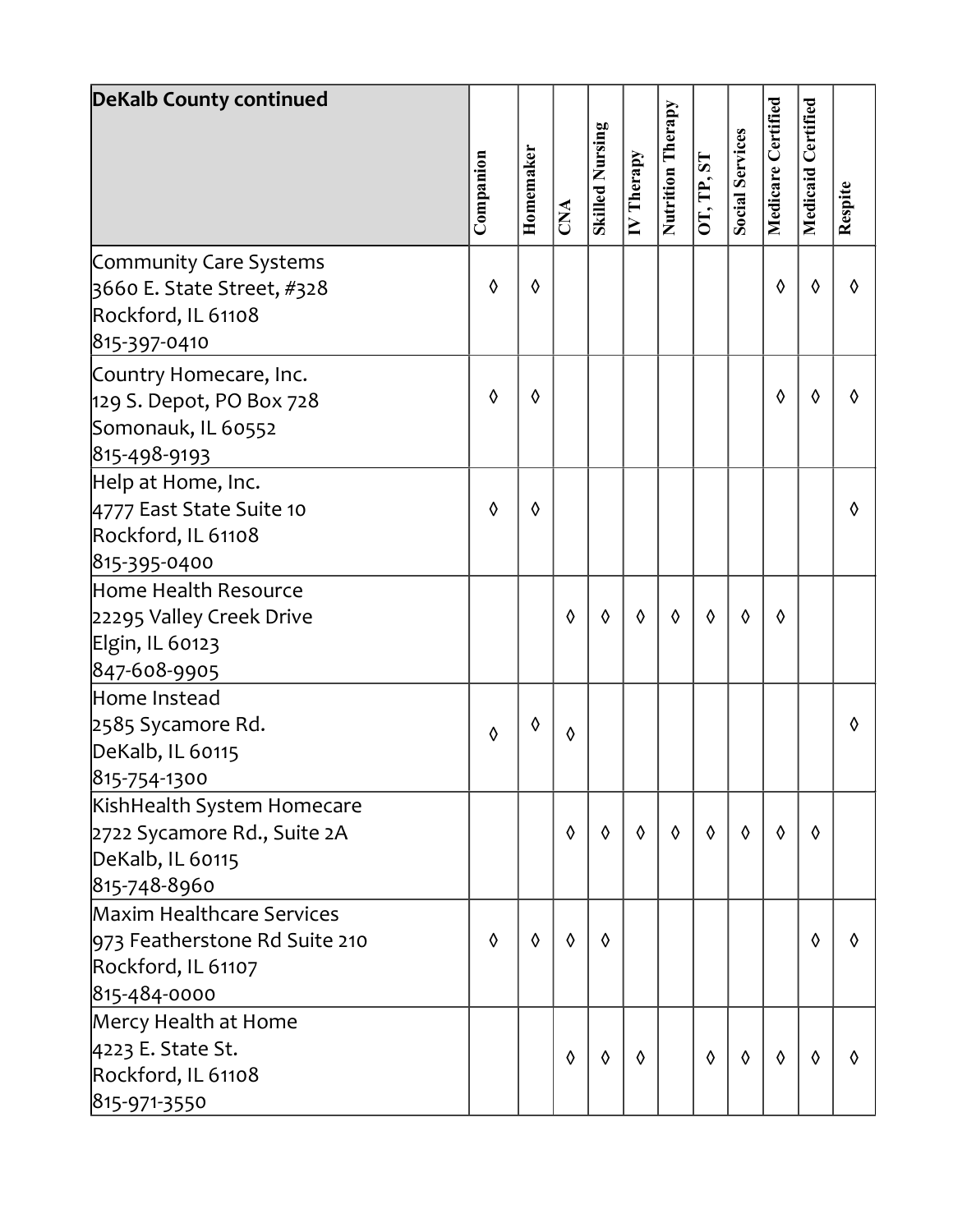| <b>DeKalb County continued</b>                                                                                 |            |           |                         |                        |                         |                          |            |                        |                    |                       |         |  |
|----------------------------------------------------------------------------------------------------------------|------------|-----------|-------------------------|------------------------|-------------------------|--------------------------|------------|------------------------|--------------------|-----------------------|---------|--|
|                                                                                                                | Companion  | Homemaker | $\overline{\text{CNA}}$ | <b>Skilled Nursing</b> | $\overline{IV}$ Therapy | <b>Nutrition Therapy</b> | OT, TP, ST | <b>Social Services</b> | Medicare Certified | Certified<br>Medicaid | Respite |  |
| OSF St. Anthony Home Health<br>5501 E. State Street,<br>Rockford, IL 61108<br>815-921-8700                     |            |           | $\Diamond$              | ♦                      | $\Diamond$              | ♦                        | $\Diamond$ | $\Diamond$             | $\Diamond$         | ♦                     |         |  |
| Peak Medical Home Care<br>4777 E. State St., #4<br>Rockford, IL 61108<br>815-398-1333                          | ♦          | ♦         | ♦                       |                        |                         |                          |            |                        |                    |                       | ♦       |  |
| Personalized Home Care<br>129 South Phelps, Suite 903<br>Rockford, IL 61107<br>815-977-4148                    | ♦          | ♦         |                         |                        |                         |                          |            |                        |                    |                       |         |  |
| Swedish American Home Health Care<br>2550 Charles Street<br>Rockford, IL 61108<br>800-874-1558 or 815-391-7550 | ♦          | ♦         | $\Diamond$              | ♦                      | $\Diamond$              | ♦                        | $\Diamond$ | $\Diamond$             | $\Diamond$         | ♦                     | ♦       |  |
| Jo Daviess County                                                                                              |            |           |                         |                        |                         |                          |            |                        |                    |                       |         |  |
| <b>Addus Health Care</b><br>5301 East State Street, Suite 118,<br>Rockford, IL 61108<br>815-229-0300           |            | ♦         |                         |                        |                         |                          |            |                        |                    |                       | ♦       |  |
| Comfort Keepers of North Central Illinois<br>1013 Loras Drive<br>Freeport, IL 61032<br>815-235-4200            | $\Diamond$ | ♦         |                         |                        |                         |                          |            |                        |                    |                       | ♦       |  |
| Community Care Systems<br>3600 East State Street, Suite 328<br>Rockford, IL 61108<br>815-397-0410              | ♦          | ♦         |                         |                        |                         |                          |            |                        | ♦                  | ♦                     | ♦       |  |
| Country Homecare, Inc.<br>108 S. Depot, PO Box 728<br>Somonauk, IL 60552                                       | ♦          | ♦         |                         |                        |                         |                          |            |                        |                    |                       |         |  |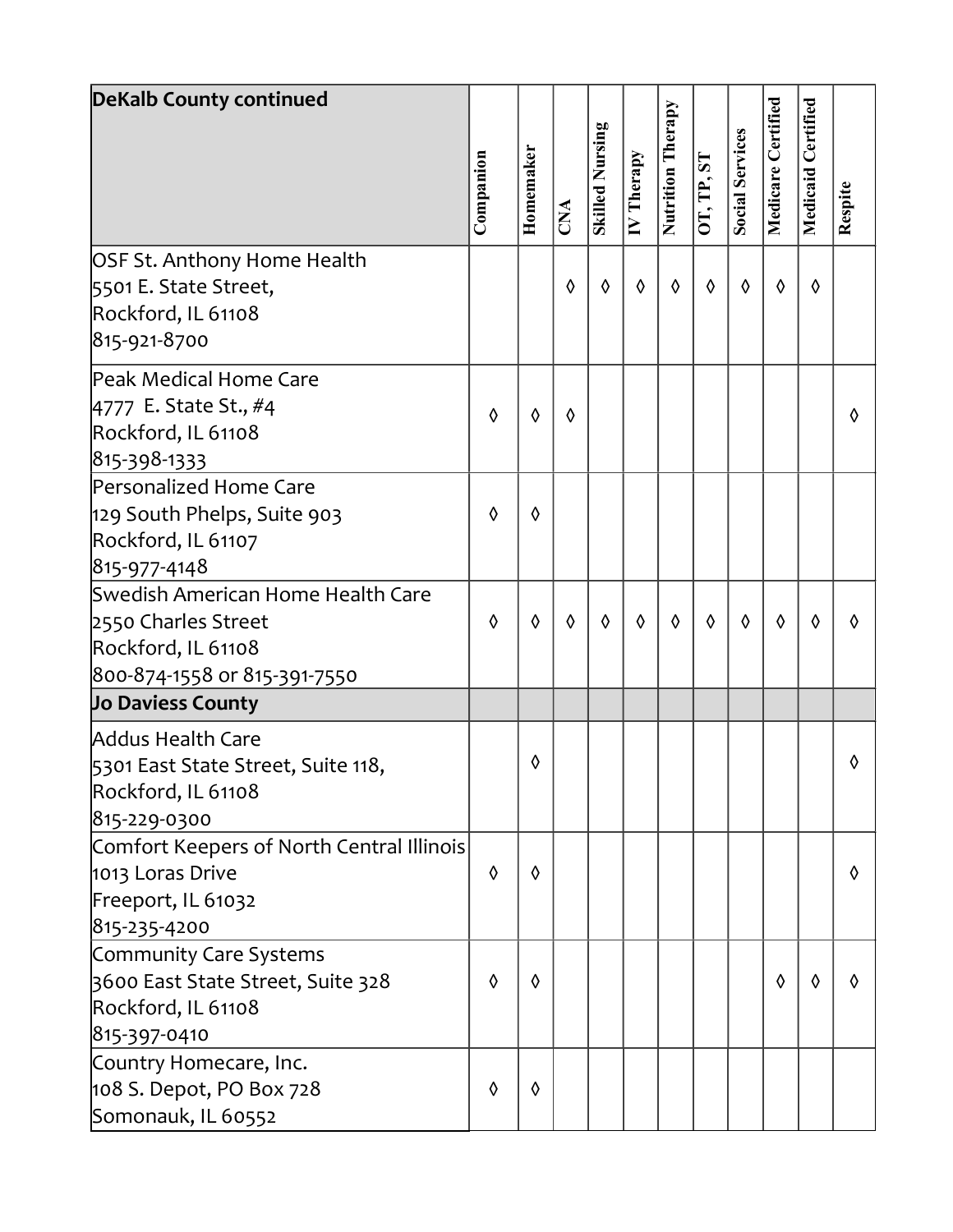| 815-498-9193                                                                                                   |            |           |            |                        |                         |                   |            |                        |                    |                       |         |
|----------------------------------------------------------------------------------------------------------------|------------|-----------|------------|------------------------|-------------------------|-------------------|------------|------------------------|--------------------|-----------------------|---------|
| Jo Daviess County continued                                                                                    | Companion  | Homemaker | CNA        | <b>Skilled Nursing</b> | $\overline{IV}$ Therapy | Nutrition Therapy | OT, TP, ST | <b>Social Services</b> | Medicare Certified | Certified<br>Medicaid | Respite |
| Help at Home, Inc.<br>4777 East State, Suite 10<br>Rockford, IL 61108<br>815-395-0400                          | ♦          | ♦         |            |                        |                         |                   |            |                        | $\Diamond$         | ♦                     | ♦       |
| Maxim Healthcare Services<br>973 Featherstone Rd. Suite 210<br>Rockford, IL 61107<br>815-484-0000              | $\Diamond$ | ♦         | $\Diamond$ | ♦                      |                         |                   |            |                        |                    | ♦                     | ♦       |
| Swedish American Home Health Care<br>2550 Charles Street<br>Rockford, IL 61108<br>815-391-7550 or 800-874-1558 | ♦          | ♦         | $\Diamond$ | ♦                      | $\Diamond$              | $\Diamond$        | $\Diamond$ | $\Diamond$             | $\Diamond$         | ♦                     | ♦       |
| <b>Lee County</b>                                                                                              |            |           |            |                        |                         |                   |            |                        |                    |                       |         |
| <b>Addus Health Care</b><br>5301 East State Street, Suite 118<br>Rockford, IL 61108<br>815-229-0300            |            | ♦         |            |                        |                         |                   |            |                        |                    |                       | ♦       |
| Comfort Keepers of North Central Illinois<br>1013 Loras Drive<br>Freeport, IL 61032<br>815-235-4200            | $\Diamond$ | ♦         |            |                        |                         |                   |            |                        |                    |                       | ♦       |
| Country Homecare, Inc.<br>108 S. Depot, PO Box 728<br>Somonauk, IL 60552<br>815-498-9193                       | ♦          | ♦         |            |                        |                         |                   |            |                        |                    |                       |         |
| Gaffey Health Services<br>3408 River Road, Suite A<br>Sterling, IL 61081<br>815-625-5575                       | ♦          | ♦         | $\Diamond$ | ♦                      |                         |                   | $\Diamond$ |                        | $\Diamond$         |                       |         |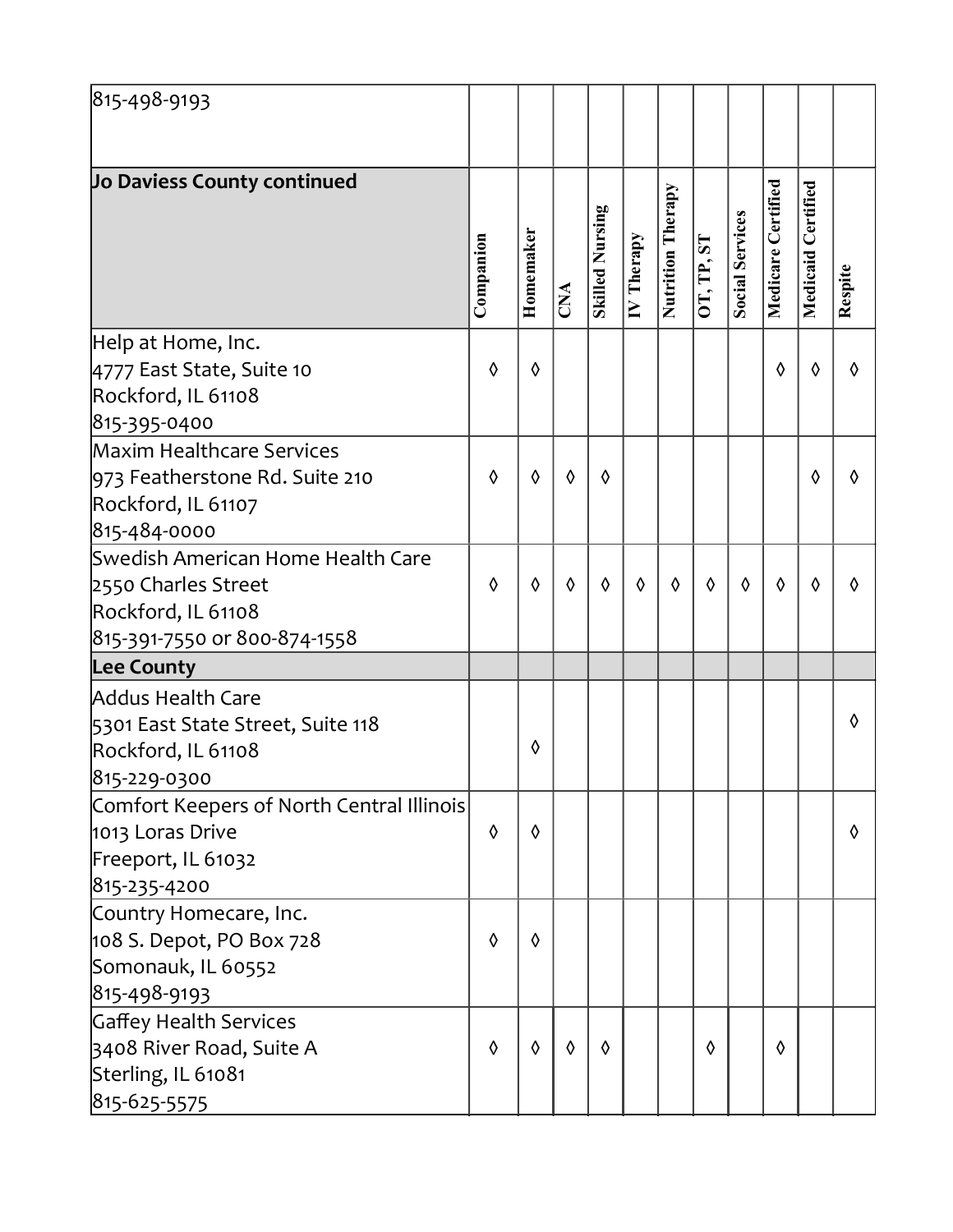| Help at Home<br>4777 E. State Street, Suite 10<br>Rockford, IL 61108 | ♦         | ♦         |            |                        |            |                   |            |                        | ♦                  | ♦                     | $\Diamond$ |
|----------------------------------------------------------------------|-----------|-----------|------------|------------------------|------------|-------------------|------------|------------------------|--------------------|-----------------------|------------|
| 815-395-0400                                                         |           |           |            |                        |            |                   |            |                        |                    |                       |            |
| Lee County continued                                                 | Companion | Homemaker | CNA        | <b>Skilled Nursing</b> | IV Therapy | Nutrition Therapy | OT, TP, ST | <b>Social Services</b> | Medicare Certified | Certified<br>Medicaid | Respite    |
| Home Instead                                                         |           |           |            |                        |            |                   |            |                        |                    |                       |            |
| 2585 Sycamore Road                                                   | ♦         | ♦         | ♦          |                        |            |                   |            |                        |                    |                       | ♦          |
| DeKalb, IL 60115                                                     |           |           |            |                        |            |                   |            |                        |                    |                       |            |
| 815-754-1300                                                         |           |           |            |                        |            |                   |            |                        |                    |                       |            |
| <b>KSB Home Care</b>                                                 |           |           |            |                        |            |                   |            |                        |                    |                       |            |
| 403 E. First Street                                                  |           |           | ♦          | ♦                      | ♦          | ♦                 | $\Diamond$ | $\Diamond$             | ♦                  |                       |            |
| Dixon, IL 61021                                                      |           |           |            |                        |            |                   |            |                        |                    |                       |            |
| 815-284-5710                                                         |           |           |            |                        |            |                   |            |                        |                    |                       |            |
| Maxim Healthcare Services                                            |           |           |            |                        |            |                   |            |                        |                    |                       |            |
| 973 Featherstone Rd, Suite210                                        | ♦         | ♦         | ♦          | ♦                      |            |                   |            |                        |                    | ♦                     | ♦          |
| Rockford, IL 61107                                                   |           |           |            |                        |            |                   |            |                        |                    |                       |            |
| 815-484-0000                                                         |           |           |            |                        |            |                   |            |                        |                    |                       |            |
| OSF St. Anthony Home Health & Hospice                                |           |           |            |                        |            |                   |            |                        |                    |                       |            |
| 5501 E. State Street<br>Rockford, IL 61107                           |           |           | ♦          | ♦                      | ♦          | ♦                 | $\Diamond$ | ♦                      | $\Diamond$         | ♦                     |            |
| 815-921-8700                                                         |           |           |            |                        |            |                   |            |                        |                    |                       |            |
| Peak Medical Home Care                                               |           |           |            |                        |            |                   |            |                        |                    |                       |            |
| $4777$ E. State Street, #4                                           |           |           |            |                        |            |                   |            |                        |                    |                       |            |
| Rockford, IL 61108                                                   | ♦         | ♦         | ♦          |                        |            | ♦                 |            |                        |                    |                       | ♦          |
| 815-398-1333                                                         |           |           |            |                        |            |                   |            |                        |                    |                       |            |
| Personalized Home Care                                               |           |           |            |                        |            |                   |            |                        |                    |                       |            |
| 8998 East Line Road                                                  |           |           |            |                        |            |                   |            |                        |                    |                       |            |
| Kirkland, IL 60146                                                   | ♦         | ♦         |            |                        |            |                   |            |                        |                    |                       |            |
| 815-522-2220                                                         |           |           |            |                        |            |                   |            |                        |                    |                       |            |
| Swedish American Home Health Care                                    |           |           |            |                        |            |                   |            |                        |                    |                       |            |
| 900 North Second Street                                              | ♦         | ♦         | $\Diamond$ | $\Diamond$             | $\Diamond$ | $\Diamond$        | $\Diamond$ | $\Diamond$             | $\Diamond$         | ♦                     | ♦          |
| Rochelle, IL 61068                                                   |           |           |            |                        |            |                   |            |                        |                    |                       |            |
| 815-562-6899 or 800-874-1558                                         |           |           |            |                        |            |                   |            |                        |                    |                       |            |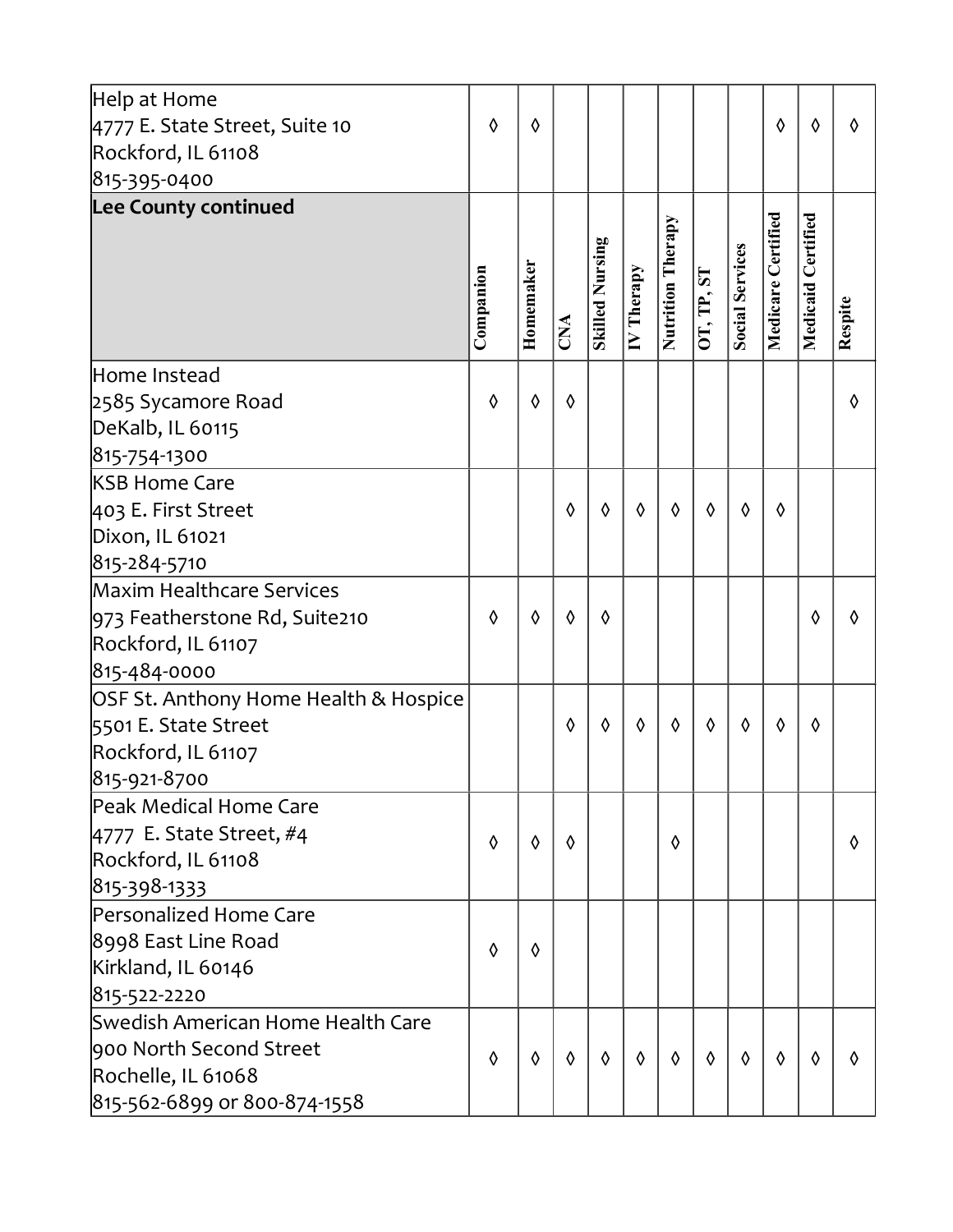|   | ♦                                                           |                |                         |                        |                        |                   |            |                        |                    | ♦                     |              |
|---|-------------------------------------------------------------|----------------|-------------------------|------------------------|------------------------|-------------------|------------|------------------------|--------------------|-----------------------|--------------|
|   |                                                             |                |                         |                        |                        |                   |            |                        |                    |                       |              |
|   |                                                             |                |                         |                        |                        |                   |            |                        |                    |                       |              |
|   |                                                             |                |                         |                        |                        |                   |            |                        |                    |                       |              |
|   |                                                             |                |                         |                        |                        |                   |            |                        |                    |                       |              |
|   |                                                             |                |                         |                        |                        |                   |            |                        |                    |                       |              |
|   |                                                             |                |                         |                        |                        |                   |            |                        |                    |                       |              |
|   |                                                             |                |                         |                        |                        |                   |            |                        |                    |                       |              |
| ♦ | ♦                                                           |                |                         |                        |                        |                   |            | ♦                      | ♦                  | ♦                     |              |
|   |                                                             |                |                         |                        |                        |                   |            |                        |                    |                       |              |
|   |                                                             |                |                         |                        |                        |                   |            |                        |                    |                       |              |
|   |                                                             |                |                         |                        |                        |                   |            |                        |                    |                       |              |
| ♦ | ♦                                                           |                |                         |                        |                        |                   |            |                        |                    |                       |              |
|   |                                                             |                |                         |                        |                        |                   |            |                        |                    |                       |              |
|   |                                                             |                |                         |                        |                        |                   |            |                        |                    |                       |              |
|   |                                                             |                |                         |                        |                        |                   |            |                        |                    |                       |              |
| ♦ | ♦                                                           | ♦              | ♦                       |                        |                        | ♦                 |            | ♦                      |                    |                       |              |
|   |                                                             |                |                         |                        |                        |                   |            |                        |                    |                       |              |
|   |                                                             |                |                         |                        |                        |                   |            |                        |                    |                       |              |
|   |                                                             |                |                         |                        |                        |                   |            |                        |                    |                       |              |
| ♦ | $\Diamond$                                                  |                |                         |                        |                        |                   |            | $\Diamond$             | $\Diamond$         | $\Diamond$            |              |
|   |                                                             |                |                         |                        |                        |                   |            |                        |                    |                       |              |
|   |                                                             |                |                         |                        |                        |                   |            |                        |                    |                       |              |
|   |                                                             |                |                         |                        |                        |                   |            |                        |                    |                       |              |
|   |                                                             | $\Diamond$     | ♦                       | ♦                      |                        | $\Diamond$        | ♦          | $\Diamond$             | ♦                  |                       |              |
|   |                                                             |                |                         |                        |                        |                   |            |                        |                    |                       |              |
|   |                                                             |                |                         |                        |                        |                   |            |                        |                    |                       |              |
|   |                                                             |                |                         |                        |                        |                   |            |                        |                    |                       |              |
| ♦ | ♦                                                           | $\Diamond$     | $\Diamond$              | $\Diamond$             |                        |                   |            |                        | ♦                  | ♦                     |              |
|   |                                                             |                |                         |                        |                        |                   |            |                        |                    |                       |              |
|   |                                                             |                |                         |                        |                        |                   |            |                        |                    |                       |              |
|   | Companion<br>Comfort Keepers of North Central Illinois<br>♦ | Homemaker<br>♦ | $\overline{\text{CNA}}$ | <b>Skilled Nursing</b> | $\overline{N}$ Therapy | Nutrition Therapy | OT, TP, ST | <b>Social Services</b> | Medicare Certified | Certified<br>Medicaid | Respite<br>♦ |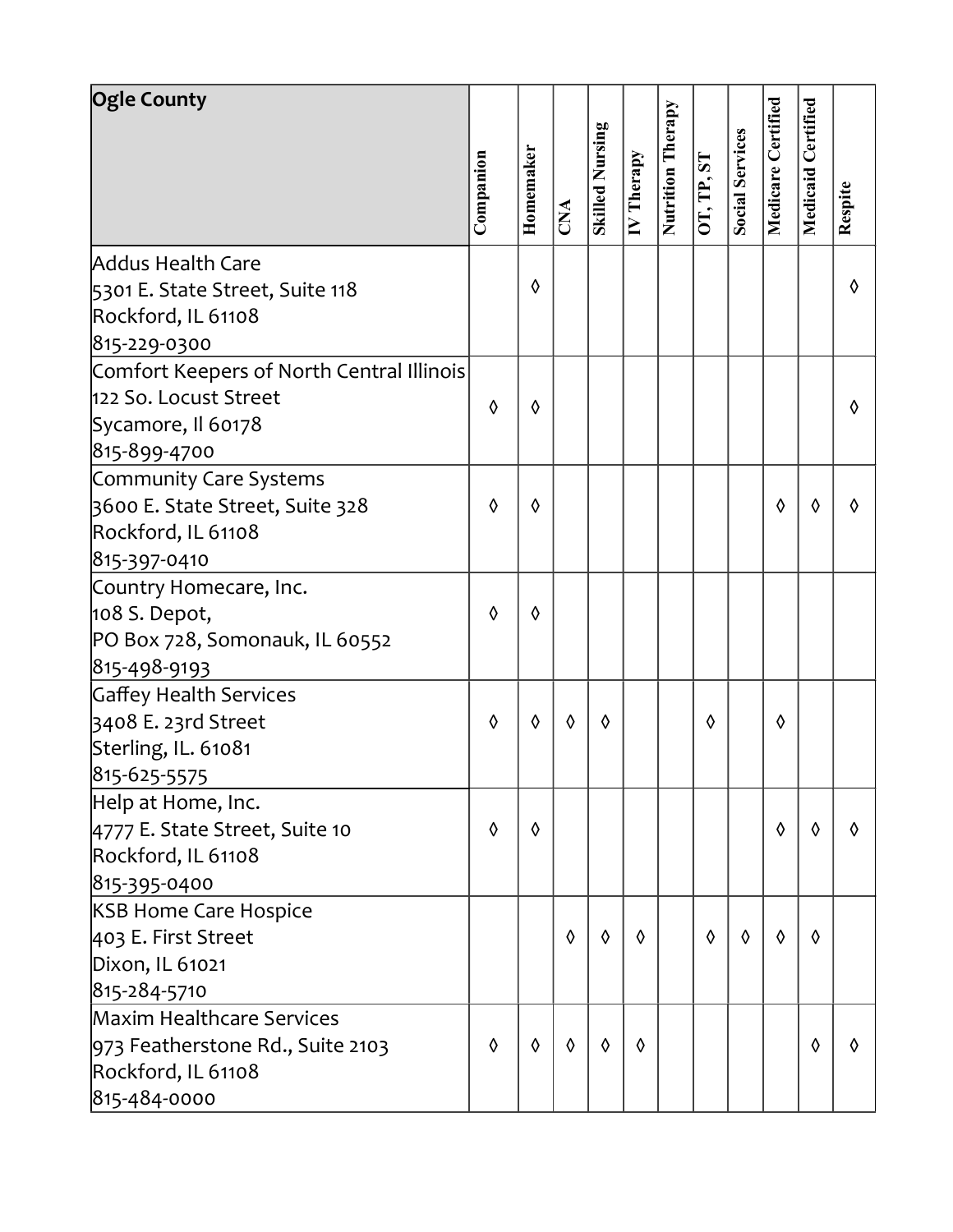| <b>Ogle County continued</b>                                                                                       |            |           |            |                        |                         |                   |            |                        |                    |            |         |
|--------------------------------------------------------------------------------------------------------------------|------------|-----------|------------|------------------------|-------------------------|-------------------|------------|------------------------|--------------------|------------|---------|
|                                                                                                                    |            |           |            |                        |                         |                   |            |                        |                    | Certified  |         |
|                                                                                                                    | Companion  | Homemaker | CNA        | <b>Skilled Nursing</b> | $\overline{IV}$ Therapy | Nutrition Therapy | OT, TP, ST | <b>Social Services</b> | Medicare Certified | Medicaid   | Respite |
| OSF St. Anthony Home Health<br>5501 E. State Street<br>Rockford, IL 61108<br>815-921-8700                          |            |           | ♦          | ♦                      | $\Diamond$              | ♦                 | $\Diamond$ | $\Diamond$             | $\Diamond$         | $\Diamond$ | ♦       |
| Peak Medical Home Care<br>4777 E. State Street, Suite 4<br>Rockford, IL 61108<br>815-398-1333                      | $\Diamond$ | ♦         | $\Diamond$ |                        |                         | ♦                 |            |                        |                    |            | ♦       |
| Senior Helpers<br>$129$ Phelps Ave., Bldg. 10, #1008<br>Rockford, IL 61108<br>815-395-8790                         | ♦          | ♦         | ♦          |                        |                         |                   |            |                        |                    |            | ♦       |
| Swedish American Home Health Care<br>900 North Second Street<br>Rochelle, IL 61068<br>815-562-6899 or 800-874-1558 | $\Diamond$ | ♦         | $\Diamond$ | ♦                      | $\Diamond$              | $\Diamond$        | $\Diamond$ | $\Diamond$             | $\Diamond$         | $\Diamond$ | ♦       |
| <b>Stephenson County</b>                                                                                           |            |           |            |                        |                         |                   |            |                        |                    |            |         |
| <b>Addus Health Care</b><br>5301 E. State Street, Suite 118<br>Rockford, IL 61108<br>815-229-0300 or 800-978-8133  |            | ♦         |            |                        |                         |                   |            |                        |                    |            | ♦       |
| Comfort Keepers of North Central Illinois<br>1013 Loras Drive<br>Freeport, IL 61032<br>815-235-4200                | ♦          | ♦         |            |                        |                         |                   |            |                        |                    |            | ♦       |
| Community Care Systems<br>3600 E. State Street, Suite 328<br>Rockford, IL 61108<br>815-397-0410                    | $\Diamond$ | ♦         |            |                        |                         |                   |            |                        | $\Diamond$         | ♦          | ♦       |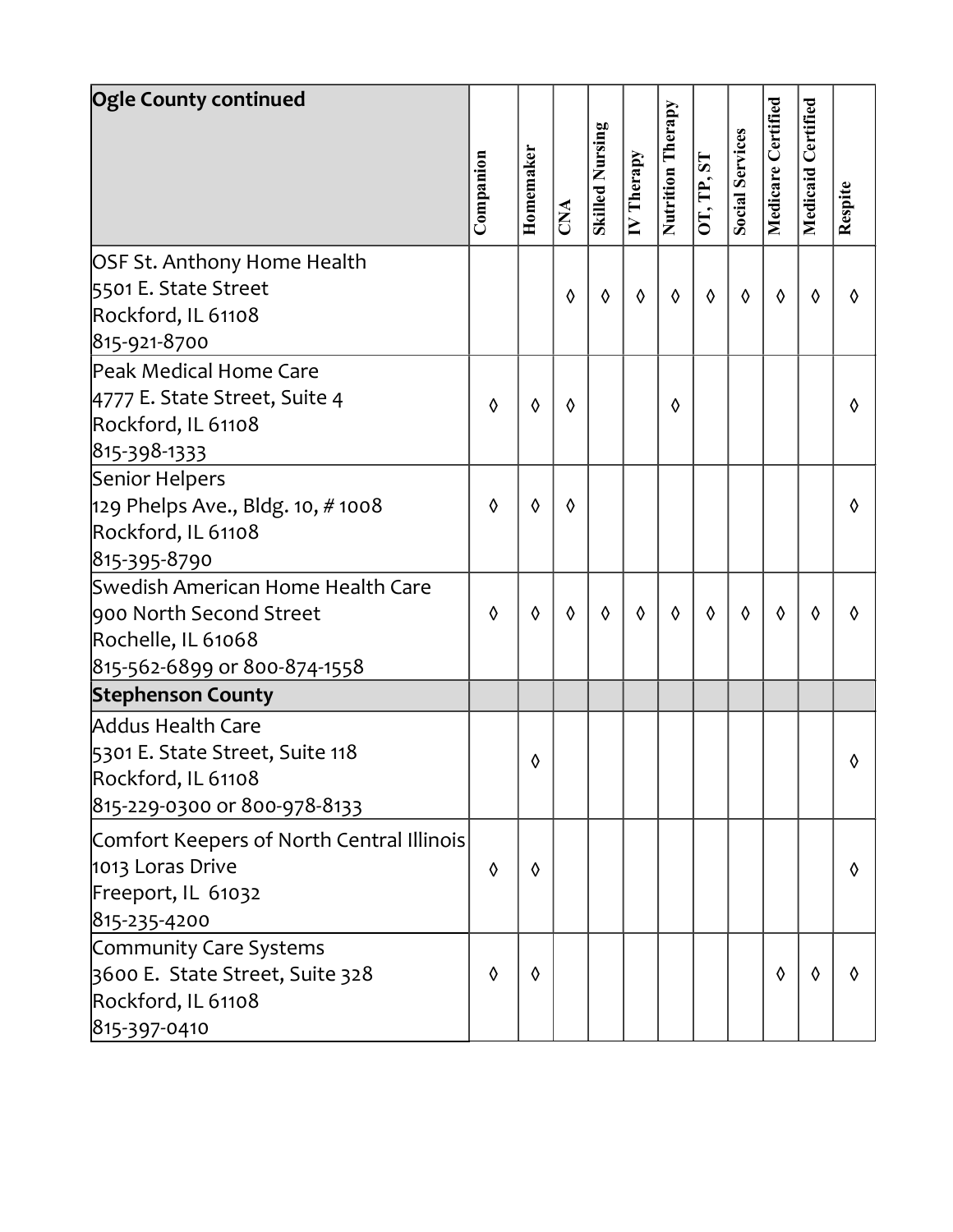| <b>Stephenson County continued</b>                                                                 |           |           |            |                        |                         |                   |            |                        |                    | Certified |         |
|----------------------------------------------------------------------------------------------------|-----------|-----------|------------|------------------------|-------------------------|-------------------|------------|------------------------|--------------------|-----------|---------|
|                                                                                                    | Companion | Homemaker | CAN        | <b>Skilled Nursing</b> | $\overline{IV}$ Therapy | Nutrition Therapy | OT, TP, ST | <b>Social Services</b> | Medicare Certified | Medicaid  | Respite |
| Country Homecare, Inc.<br>108 S. Depot, PO Box 728<br>Somonauk, IL 60552<br>815-498-9193           | ♦         | ♦         |            |                        |                         |                   |            |                        |                    |           |         |
| Help at Home, Inc.<br>4777 E. State St, Suite 10<br>Rockford, IL 61108<br>815-395-0400             | ♦         | ♦         |            |                        |                         |                   |            |                        | $\Diamond$         | ♦         | ♦       |
| Home Instead<br>929 S. Alpine Rd. #202<br>Rockford, IL 61108<br>815-229-8810                       | ♦         | ♦         | ♦          |                        |                         |                   |            |                        |                    |           | ♦       |
| Maxim Healthcare Services<br>973 Featherstone Rd., Suite 210<br>Rockford, IL 61107<br>815-484-0000 | ♦         | ♦         | ♦          | ♦                      |                         |                   |            |                        |                    | ♦         | ♦       |
| OSF St. Anthony Home Health<br>5501 E. State Street<br>Rockford, IL 61108<br>815-921-8700          |           |           | $\Diamond$ | ♦                      | ♦                       | ♦                 | $\Diamond$ | ♦                      | $\Diamond$         | ♦         |         |
| Peak Medical Home Care, LLC<br>4777 E. State Street<br>Rockford, IL. 61108<br>815-398-1333         | ♦         | ♦         | $\Diamond$ |                        |                         | ♦                 |            |                        |                    |           | ♦       |
| Senior Helpers<br>$129$ Phelps Ave., Bldg. 10, #1008<br>Rockford, IL 61108<br>815-395-8790         | ♦         | ♦         | $\Diamond$ |                        |                         |                   |            |                        |                    |           | ♦       |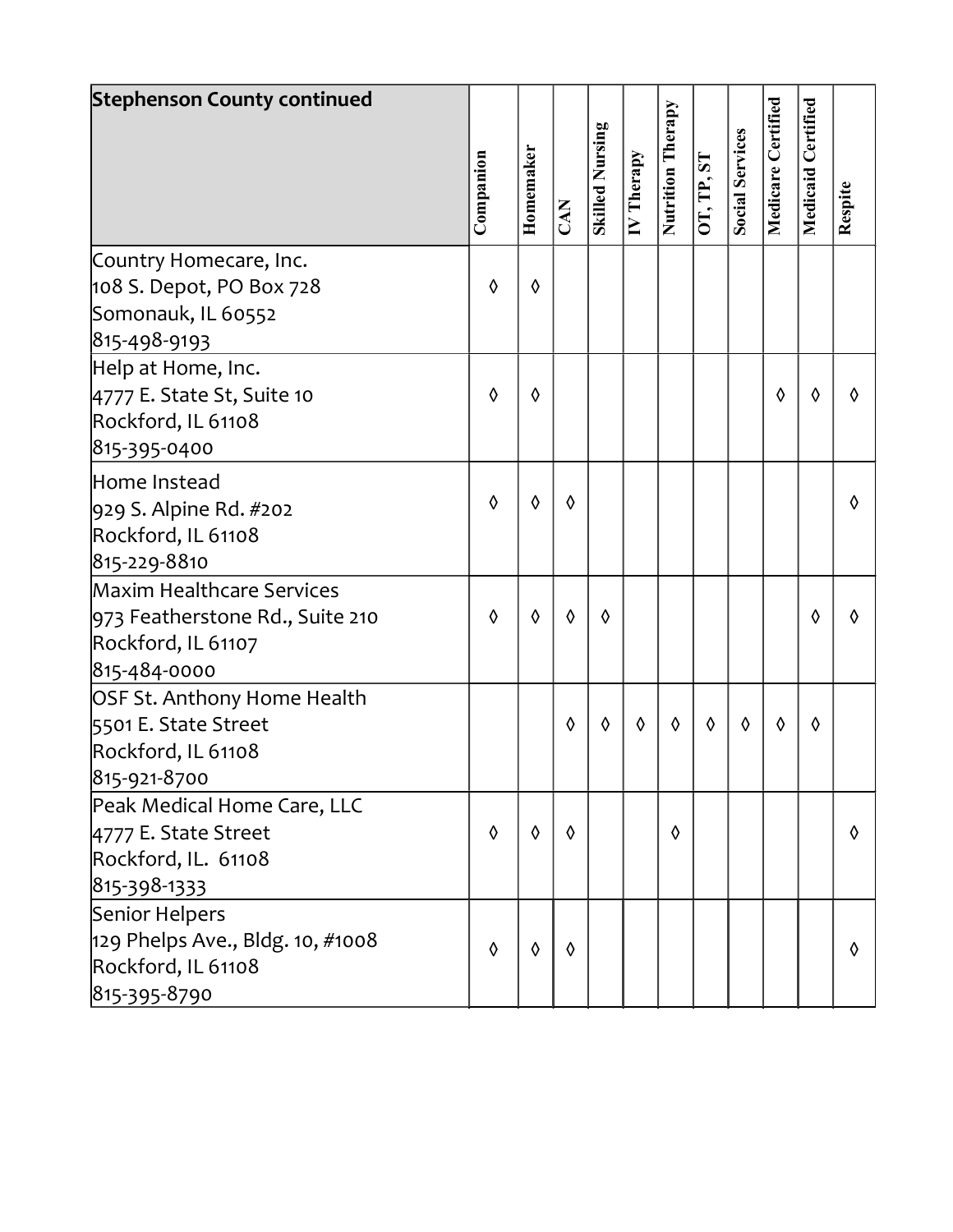| <b>Stephenson County continued</b>        |            |            |                         |                        |                         |                   |            |                        |                    |           |         |
|-------------------------------------------|------------|------------|-------------------------|------------------------|-------------------------|-------------------|------------|------------------------|--------------------|-----------|---------|
|                                           |            |            |                         |                        |                         |                   |            |                        |                    |           |         |
|                                           |            |            |                         |                        |                         |                   |            |                        |                    | Certified |         |
|                                           |            |            |                         |                        |                         |                   |            |                        |                    |           |         |
|                                           | Companion  | Homemaker  | $\overline{\text{CNA}}$ | <b>Skilled Nursing</b> | $\overline{IV}$ Therapy | Nutrition Therapy | OT, TP, ST | <b>Social Services</b> | Medicare Certified | Medicaid  | Respite |
|                                           |            |            |                         |                        |                         |                   |            |                        |                    |           |         |
| Swedish American Home Health Care         |            |            |                         |                        |                         |                   |            |                        |                    |           |         |
| 2550 Charles Street Rockford, IL 61108    | $\Diamond$ | ♦          | $\Diamond$              | ♦                      | $\Diamond$              | ♦                 | $\Diamond$ | ♦                      | ♦                  | ♦         | ♦       |
| 815-391-7550 or 800-874-1558              |            |            |                         |                        |                         |                   |            |                        |                    |           |         |
| <b>Whiteside County</b>                   |            |            |                         |                        |                         |                   |            |                        |                    |           |         |
| <b>Addus Health Care</b>                  |            |            |                         |                        |                         |                   |            |                        |                    |           |         |
| 5301 E. State St., Suite 118              |            | ♦          |                         |                        |                         |                   |            |                        |                    |           | ♦       |
| Rockford, IL 61108                        |            |            |                         |                        |                         |                   |            |                        |                    |           |         |
| 815-229-0300                              |            |            |                         |                        |                         |                   |            |                        |                    |           |         |
| Comfort Keepers of North Central Illinois |            |            |                         |                        |                         |                   |            |                        |                    |           |         |
| 1013 Loras Drive                          | $\Diamond$ | $\Diamond$ |                         |                        |                         |                   |            |                        |                    |           | ♦       |
| Freeport, IL 61032                        |            |            |                         |                        |                         |                   |            |                        |                    |           |         |
| 815-235-4200                              |            |            |                         |                        |                         |                   |            |                        |                    |           |         |
| Country Homecare, Inc.                    |            |            |                         |                        |                         |                   |            |                        |                    |           |         |
| 108 S. Depot, P O Box 728                 | ♦          | ♦          |                         |                        |                         |                   |            |                        |                    |           |         |
| Somonauk, IL 60552                        |            |            |                         |                        |                         |                   |            |                        |                    |           |         |
| 815-498-9193                              |            |            |                         |                        |                         |                   |            |                        |                    |           |         |
| Help at Home, Inc.                        |            |            |                         |                        |                         |                   |            |                        |                    |           |         |
| 4777 E.State St., Suite 10                | ♦          | ♦          |                         |                        |                         |                   |            |                        | ♦                  | ◊         | ♦       |
| Rockford, IL 61108                        |            |            |                         |                        |                         |                   |            |                        |                    |           |         |
| 815-395-0400                              |            |            |                         |                        |                         |                   |            |                        |                    |           |         |
| <b>KSB Home Care</b>                      |            |            |                         |                        |                         |                   |            |                        |                    |           |         |
| 403 East - First Street                   |            |            | $\Diamond$              | ♦                      | $\Diamond$              | $\Diamond$        | $\Diamond$ | ♦                      | $\Diamond$         | ♦         |         |
| Dixon, IL 61021                           |            |            |                         |                        |                         |                   |            |                        |                    |           |         |
| 815-284-5710                              |            |            |                         |                        |                         |                   |            |                        |                    |           |         |
| Mercy Homecare                            |            |            |                         |                        |                         |                   |            |                        |                    |           |         |
| Hwy. 84                                   |            |            | $\Diamond$              | $\Diamond$             | $\Diamond$              |                   | $\Diamond$ | $\Diamond$             | $\Diamond$         |           |         |
| Savanna, IL 61074                         |            |            |                         |                        |                         |                   |            |                        |                    |           |         |
| 815-273-2628                              |            |            |                         |                        |                         |                   |            |                        |                    |           |         |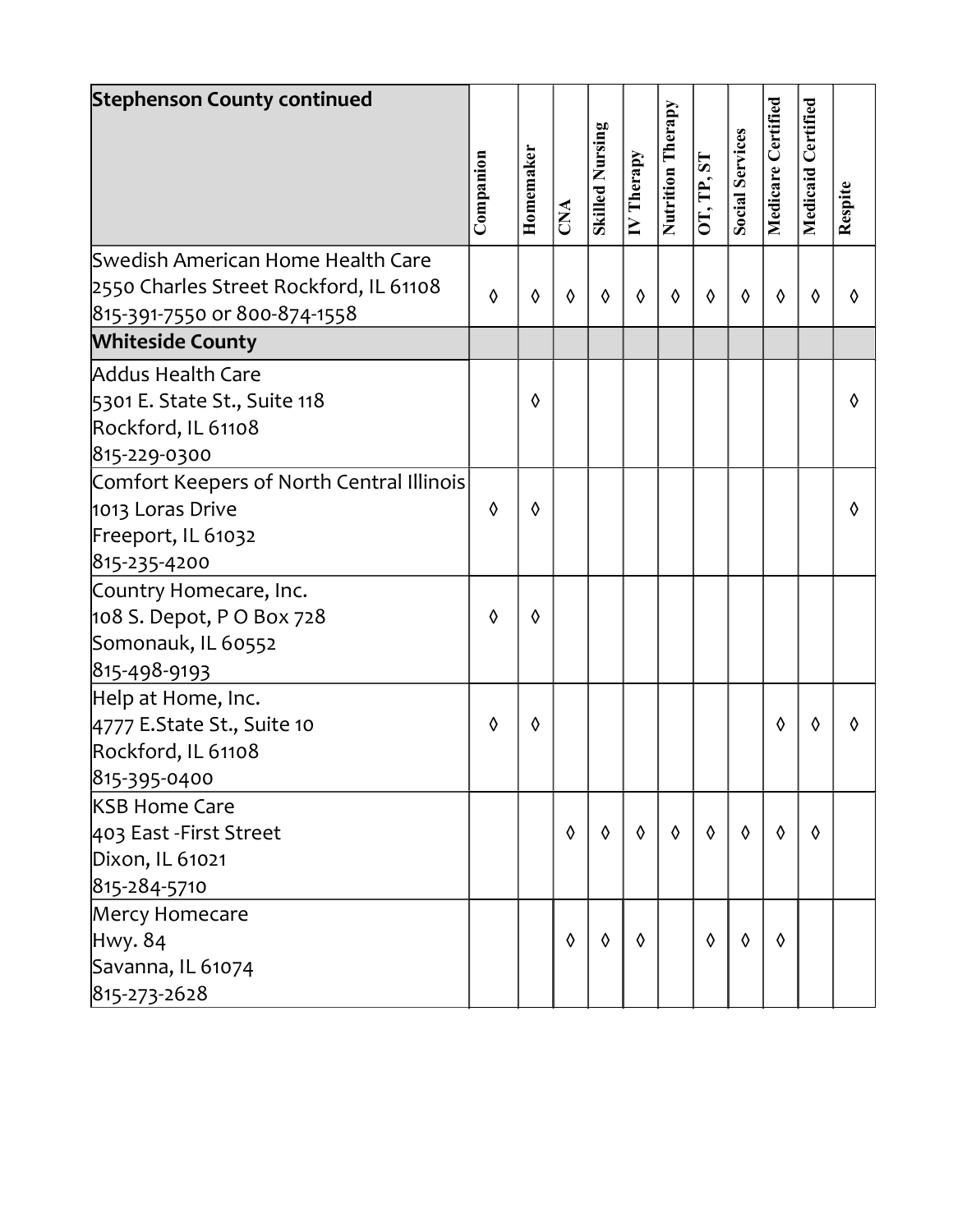| <b>Whiteside County continued</b>         |            |           |            |                        |                         |                   |            |                        |                    |                       |         |  |
|-------------------------------------------|------------|-----------|------------|------------------------|-------------------------|-------------------|------------|------------------------|--------------------|-----------------------|---------|--|
|                                           | Companion  | Homemaker | CNA        | <b>Skilled Nursing</b> | $\overline{IV}$ Therapy | Nutrition Therapy | OT, TP, ST | <b>Social Services</b> | Medicare Certified | Certified<br>Medicaid | Respite |  |
| OSF St. Anthony Home Health               |            |           |            |                        |                         |                   |            |                        |                    |                       |         |  |
| 5501 E. State Street                      |            |           | ♦          | ♦                      | $\Diamond$              | ♦                 | $\Diamond$ | ♦                      | $\Diamond$         | ♦                     |         |  |
| Rockford, IL 61108                        |            |           |            |                        |                         |                   |            |                        |                    |                       |         |  |
| 815-921-8700                              |            |           |            |                        |                         |                   |            |                        |                    |                       |         |  |
| Peak Medical Homecare                     |            |           |            |                        |                         |                   |            |                        |                    |                       |         |  |
| 4777 E. State Street, #4                  | ♦          | ♦         | ♦          |                        |                         | $\Diamond$        |            |                        |                    |                       | ♦       |  |
| Rockford, IL 61108                        |            |           |            |                        |                         |                   |            |                        |                    |                       |         |  |
| 815-398-1333                              |            |           |            |                        |                         |                   |            |                        |                    |                       |         |  |
| Personalized Home Care                    |            |           |            |                        |                         |                   |            |                        |                    |                       |         |  |
| 8998 East Line Road                       | $\Diamond$ | ♦         |            |                        |                         |                   |            |                        |                    |                       |         |  |
| Kirkland, IL 60146                        |            |           |            |                        |                         |                   |            |                        |                    |                       |         |  |
| 815-522-2220                              |            |           |            |                        |                         |                   |            |                        |                    |                       |         |  |
| Swedish American Home Health Care         |            |           |            |                        |                         |                   |            |                        |                    |                       |         |  |
| 2550 Charles Street Rockford, IL 61108    | $\Diamond$ | ♦         | $\Diamond$ | ♦                      | $\Diamond$              | $\Diamond$        | $\Diamond$ | $\Diamond$             | $\Diamond$         | ♦                     | ♦       |  |
| 815-391-7550 or 800-874-1558              |            |           |            |                        |                         |                   |            |                        |                    |                       |         |  |
| European Services at Home                 |            |           |            |                        |                         |                   |            |                        |                    |                       |         |  |
| 815 North Church, #105                    |            |           |            |                        |                         |                   |            |                        |                    |                       | ♦       |  |
| Rockford, IL 61103                        |            |           |            |                        |                         |                   |            |                        |                    |                       |         |  |
| 815-489-9000                              |            |           |            |                        |                         |                   |            |                        |                    |                       |         |  |
| <b>Winnebago County</b>                   |            |           |            |                        |                         |                   |            |                        |                    |                       |         |  |
| Addus Health Care                         |            |           |            |                        |                         |                   |            |                        |                    |                       |         |  |
| 5301 E. State St., Suite 118              |            | ♦         |            |                        |                         |                   |            |                        |                    |                       | ♦       |  |
| Rockford, IL 61108                        |            |           |            |                        |                         |                   |            |                        |                    |                       |         |  |
| 815-229-0300                              |            |           |            |                        |                         |                   |            |                        |                    |                       |         |  |
| Best Family Care, Inc.                    |            |           |            |                        |                         |                   |            |                        |                    |                       |         |  |
| 9748 Sumner Rd                            | ♦          | ♦         |            |                        |                         |                   |            | ◊                      |                    |                       | ♦       |  |
| Pecatonica, IL 61063                      |            |           |            |                        |                         |                   |            |                        |                    |                       |         |  |
| 815-239-2414                              |            |           |            |                        |                         |                   |            |                        |                    |                       |         |  |
| Comfort Keepers of North Central Illinois |            |           |            |                        |                         |                   |            |                        |                    |                       |         |  |
| 4835 Manhattan Drive                      | ♦          | ♦         |            |                        |                         |                   |            |                        |                    |                       | ♦       |  |
| Rockford, IL 61108                        |            |           |            |                        |                         |                   |            |                        |                    |                       |         |  |
| 815-229-9100                              |            |           |            |                        |                         |                   |            |                        |                    |                       |         |  |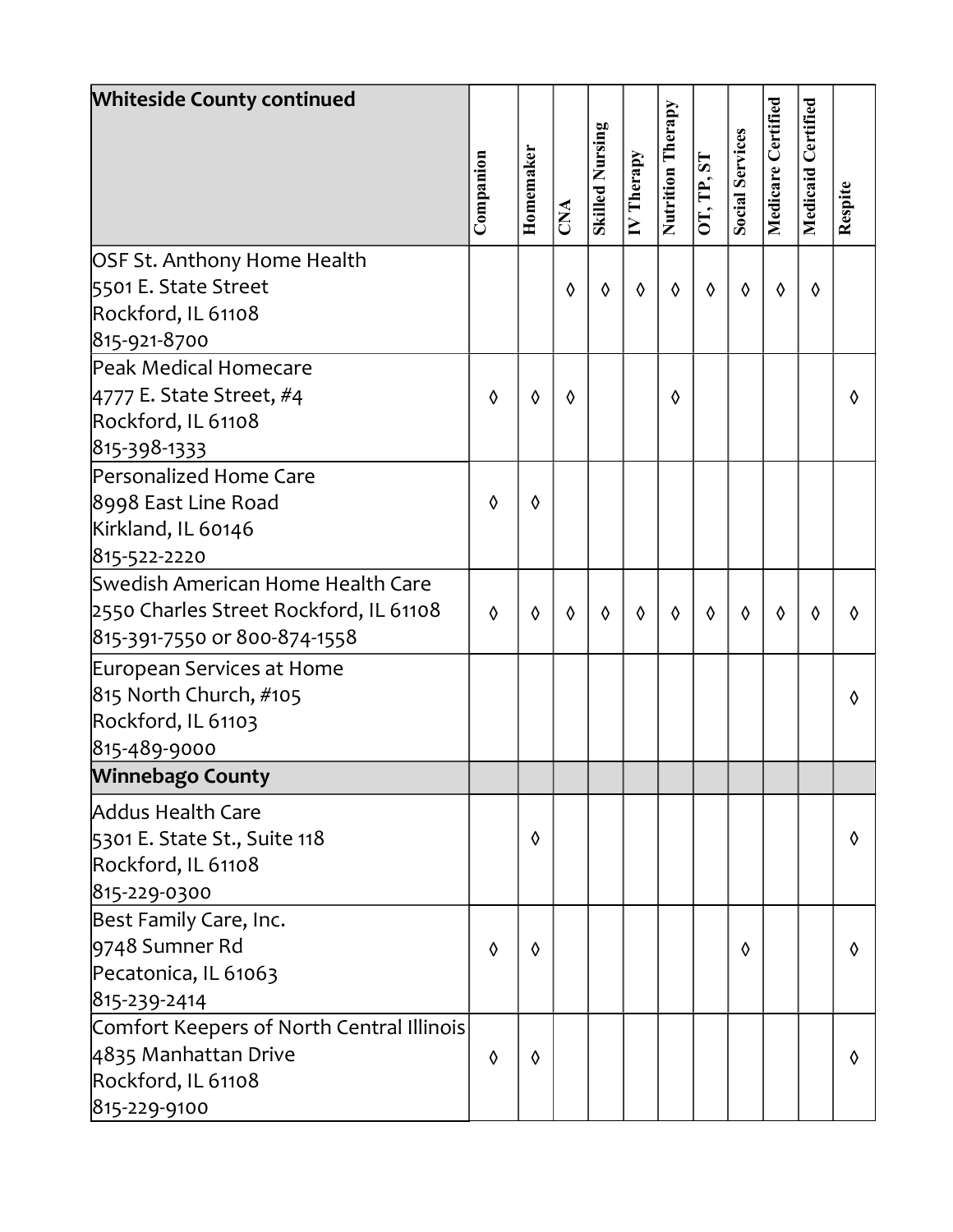| <b>Winnebago County continued</b> |            |           |            |                        |                        |                          |            |                        |                    |           |            |  |
|-----------------------------------|------------|-----------|------------|------------------------|------------------------|--------------------------|------------|------------------------|--------------------|-----------|------------|--|
|                                   |            |           |            |                        |                        |                          |            |                        |                    | Certified |            |  |
|                                   | Companion  | Homemaker | CNA        | <b>Skilled Nursing</b> | $\overline{N}$ Therapy | <b>Nutrition Therapy</b> | OT, TP, ST | <b>Social Services</b> | Medicare Certified | Medicaid  | Respite    |  |
| Community Care Systems            |            |           |            |                        |                        |                          |            |                        |                    |           |            |  |
| 3600 E. State St., Suite 328      | ♦          | ♦         |            |                        |                        |                          |            |                        | ♦                  | ♦         | ♦          |  |
| Rockford, IL 61108                |            |           |            |                        |                        |                          |            |                        |                    |           |            |  |
| 815-397-0410                      |            |           |            |                        |                        |                          |            |                        |                    |           |            |  |
| Help at Home, Inc.                |            |           |            |                        |                        |                          |            |                        |                    |           |            |  |
| 4777 E. State Street Suite10      | ♦          | ♦         |            |                        |                        |                          |            |                        | $\Diamond$         | ♦         | ♦          |  |
| Rockford, IL 61108                |            |           |            |                        |                        |                          |            |                        |                    |           |            |  |
| 815-395-0400                      |            |           |            |                        |                        |                          |            |                        |                    |           |            |  |
| Home Health Services              |            |           |            |                        |                        |                          |            |                        |                    |           |            |  |
| 1214 E. State Street              |            | ♦         | $\Diamond$ | ♦                      | ♦                      | ♦                        | ♦          |                        | ♦                  | ♦         |            |  |
| Rockford, IL 61104                |            |           |            |                        |                        |                          |            |                        |                    |           |            |  |
| 815-961-2170                      |            |           |            |                        |                        |                          |            |                        |                    |           |            |  |
| Home Instead                      |            |           |            |                        |                        |                          |            |                        |                    |           |            |  |
| 929 S. Alpine Rd. #202            | ♦          | ♦         | ♦          |                        |                        |                          |            |                        |                    |           | ♦          |  |
| Rockford, IL 61108                |            |           |            |                        |                        |                          |            |                        |                    |           |            |  |
| 815-229-8810                      |            |           |            |                        |                        |                          |            |                        |                    |           |            |  |
| Interim Healthcare                |            |           |            |                        |                        |                          |            |                        |                    |           |            |  |
| 1491 S. Bell School Rd. Suite 1   | $\Diamond$ | ♦         | ♦          |                        |                        |                          |            |                        |                    |           |            |  |
| Rockford, IL. 61108               |            |           |            |                        |                        |                          |            |                        |                    |           |            |  |
| 815-888-6560                      |            |           |            |                        |                        |                          |            |                        |                    |           |            |  |
| Maxim Healthcare Services         |            |           |            |                        |                        |                          |            |                        |                    |           |            |  |
| 973 Featherstone Rd. Suite 210    | ♦          | ♦         | $\Diamond$ | ♦                      |                        |                          |            |                        |                    | ♦         | $\Diamond$ |  |
| Rockford, IL 61107                |            |           |            |                        |                        |                          |            |                        |                    |           |            |  |
| 815-484-0000                      |            |           |            |                        |                        |                          |            |                        |                    |           |            |  |
| Mercy Health at Home and          |            |           |            |                        |                        |                          |            |                        |                    |           |            |  |
| Community Care Program            |            |           | $\Diamond$ | $\Diamond$             | $\Diamond$             |                          | $\Diamond$ | $\Diamond$             | $\Diamond$         | ♦         |            |  |
| 4223 E. State Street              |            |           |            |                        |                        |                          |            |                        |                    |           |            |  |
| Rockford, IL. 61108               |            |           |            |                        |                        |                          |            |                        |                    |           |            |  |
| 815-971-3550                      |            |           |            |                        |                        |                          |            |                        |                    |           |            |  |
| OSF St. Anthony Home Health       |            |           |            |                        |                        |                          |            |                        |                    |           |            |  |
| 5501 E. State Street              |            |           | ♦          | ♦                      | $\Diamond$             | ♦                        | $\Diamond$ | $\Diamond$             | ♦                  | ♦         |            |  |
| Rockford, IL 61108                |            |           |            |                        |                        |                          |            |                        |                    |           |            |  |
| 815-921-8700                      |            |           |            |                        |                        |                          |            |                        |                    |           |            |  |